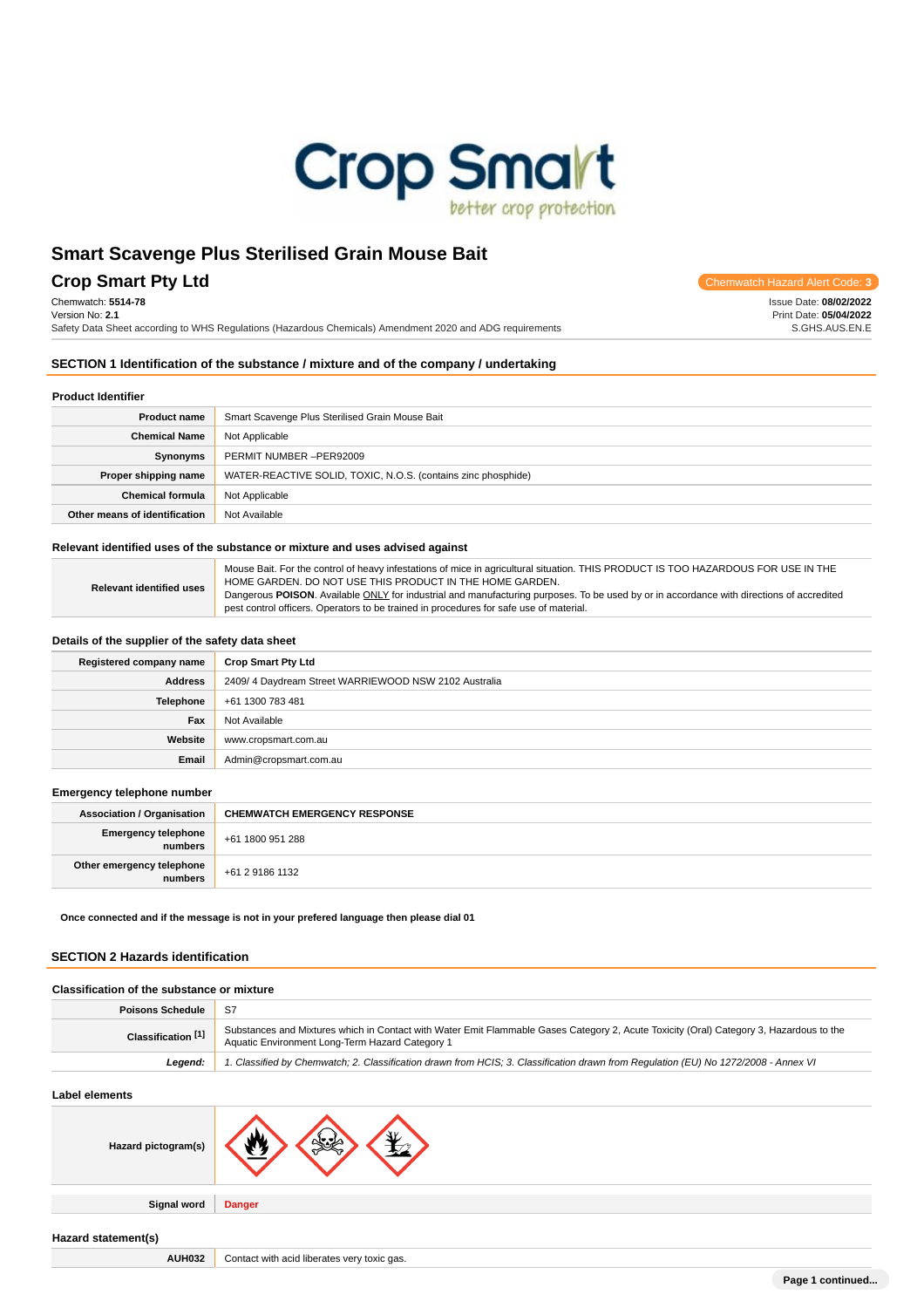| H <sub>261</sub> | In contact with water releases flammable gases.       |
|------------------|-------------------------------------------------------|
| H301             | Toxic if swallowed.                                   |
| H410             | Very toxic to aquatic life with long lasting effects. |
|                  |                                                       |

# **Precautionary statement(s) Prevention**

| P231+P232   | Handle and store contents under inert gas. Protect from moisture. |  |
|-------------|-------------------------------------------------------------------|--|
| P264        | Wash all exposed external body areas thoroughly after handling.   |  |
| <b>P270</b> | Do not eat, drink or smoke when using this product.               |  |
| P273        | Avoid release to the environment.                                 |  |
| P280        | Wear protective gloves and protective clothing.                   |  |
| P223        | Do not allow contact with water.                                  |  |

### **Precautionary statement(s) Response**

| P301+P310      | IF SWALLOWED: Immediately call a POISON CENTER/doctor/physician/first aider.                      |
|----------------|---------------------------------------------------------------------------------------------------|
| P302+P335+P334 | IF ON SKIN: Brush off loose particles from skin. Immerse in cool water for wrap in wet bandages]. |
| P330           | Rinse mouth.                                                                                      |
| P370+P378      | In case of fire: Use dry agent to extinguish.                                                     |
| P391           | Collect spillage.                                                                                 |

### **Precautionary statement(s) Storage**

| P405      | ۹t٢<br>cked un                                        |
|-----------|-------------------------------------------------------|
| P402+P404 | Store in a dry place. Store in a<br>closed container. |

### **Precautionary statement(s) Disposal**

**P501** Dispose of contents/container to authorised hazardous or special waste collection point in accordance with any local regulation.

# **SECTION 3 Composition / information on ingredients**

### **Substances**

See section below for composition of Mixtures

# **Mixtures**

| <b>CAS No</b> | %[weight]                                                                                                                                                                                      | Name           |  |  |
|---------------|------------------------------------------------------------------------------------------------------------------------------------------------------------------------------------------------|----------------|--|--|
| 1314-84-7     | 1-10                                                                                                                                                                                           | zinc phosphide |  |  |
| 120962-03-0   | 1-10                                                                                                                                                                                           | canola oil     |  |  |
| Not Available | balance<br>sterilised wheat                                                                                                                                                                    |                |  |  |
| Legend:       | 1. Classified by Chemwatch; 2. Classification drawn from HCIS; 3. Classification drawn from Regulation (EU) No 1272/2008 - Annex VI; 4.<br>Classification drawn from C&L * EU IOELVs available |                |  |  |

# **SECTION 4 First aid measures**

| Description of first aid measures |  |  |
|-----------------------------------|--|--|

| <b>Eye Contact</b>  | If this product comes in contact with the eyes:<br>Immediately hold eyelids apart and flush the eye continuously with running water.<br>Ensure complete irrigation of the eye by keeping eyelids apart and away from eye and moving the eyelids by occasionally lifting the upper<br>and lower lids.<br>▶ Continue flushing until advised to stop by the Poisons Information Centre or a doctor, or for at least 15 minutes.<br>Transport to hospital or doctor without delay.<br>▶ Removal of contact lenses after an eye injury should only be undertaken by skilled personnel.                                                                                                                                                                                                                                                                                                                                                 |
|---------------------|-----------------------------------------------------------------------------------------------------------------------------------------------------------------------------------------------------------------------------------------------------------------------------------------------------------------------------------------------------------------------------------------------------------------------------------------------------------------------------------------------------------------------------------------------------------------------------------------------------------------------------------------------------------------------------------------------------------------------------------------------------------------------------------------------------------------------------------------------------------------------------------------------------------------------------------|
| <b>Skin Contact</b> | If skin contact occurs:<br>Immediately remove all contaminated clothing, including footwear.<br>Flush skin and hair with running water (and soap if available).<br>Seek medical attention in event of irritation.                                                                                                                                                                                                                                                                                                                                                                                                                                                                                                                                                                                                                                                                                                                 |
| Inhalation          | If fumes or combustion products are inhaled remove from contaminated area.<br>Lay patient down. Keep warm and rested.<br>▶ Prostheses such as false teeth, which may block airway, should be removed, where possible, prior to initiating first aid procedures.<br>Apply artificial respiration if not breathing, preferably with a demand valve resuscitator, bag-valve mask device, or pocket mask as trained.<br>Perform CPR if necessary.<br>Transport to hospital, or doctor, without delay.                                                                                                                                                                                                                                                                                                                                                                                                                                 |
| Ingestion           | FIF SWALLOWED, REFER FOR MEDICAL ATTENTION, WHERE POSSIBLE, WITHOUT DELAY.<br>For advice, contact a Poisons Information Centre or a doctor.<br>Urgent hospital treatment is likely to be needed.<br>In the mean time, qualified first-aid personnel should treat the patient following observation and employing supportive measures as indicated<br>by the patient's condition.<br>If the services of a medical officer or medical doctor are readily available, the patient should be placed in his/her care and a copy of the SDS<br>should be provided. Further action will be the responsibility of the medical specialist.<br>If medical attention is not available on the worksite or surroundings send the patient to a hospital together with a copy of the SDS.<br>Where medical attention is not immediately available or where the patient is more than 15 minutes from a hospital or unless instructed<br>otherwise: |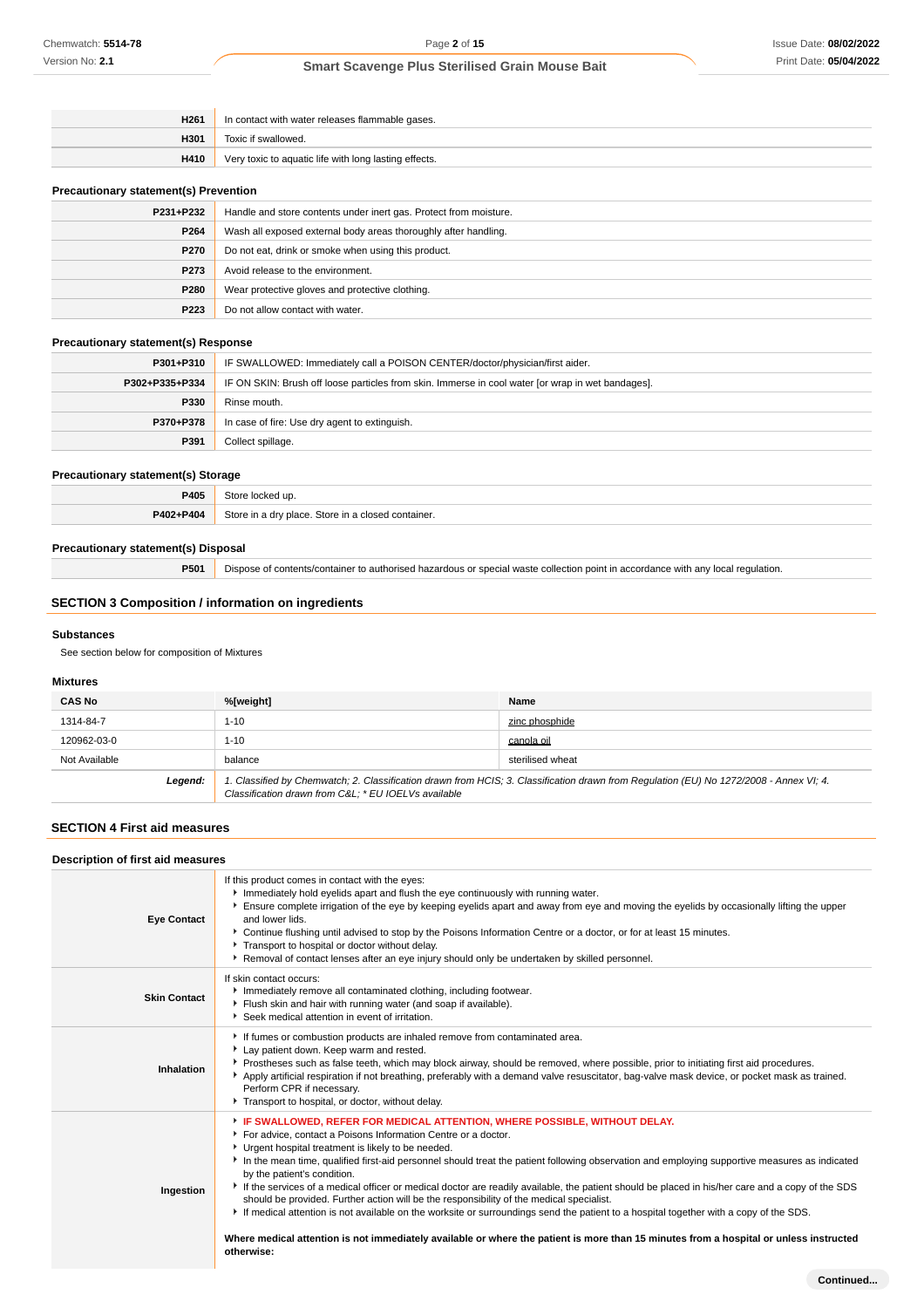| INDUCE vomiting with fingers down the back of the throat, ONLY IF CONSCIOUS. Lean patient forward or place on left side (head-down<br>position, if possible) to maintain open airway and prevent aspiration.<br><b>NOTE:</b> Wear a protective glove when inducing vomiting by mechanical means. |
|--------------------------------------------------------------------------------------------------------------------------------------------------------------------------------------------------------------------------------------------------------------------------------------------------|
|                                                                                                                                                                                                                                                                                                  |

#### **Indication of any immediate medical attention and special treatment needed**

53cardio

For severe acute or short term repeated exposures to phosphine:

- F There is no antidote. Clinical manifestations include headache, fatigue, nausea, vomiting, cough, dyspnoea, paresthaesias, jaundice, ataxia, intention tremor, weakness and diplopia.
- i Care is supportive and all obviously symptomatic patients should be monitored in an intensive care setting. Watch for dysrhythmias. ii Replace fluids/electrolytes iii Follow blood chemistries (calcium, phosphorus, glucose, prothrombin time, CBC) at least daily iv Follow renal and hepatic function at least daily. Avoid any alcohol intake.
- The risk of pulmonary oedema after severe exposure requires observation for 24-48 hours but can appear several days later. Initial X-ray may be useful in assessing development of oedema. If oedema develops, nurse with trunk upright and administer oxygen at atmospheric pressure. Diuretics, morphine, theophylline derivatives are of little benefit since oedema is exudate rather than transudate. Bronchodilators by nebulizer or metered aerosol may reduce bronchospasm and dyspnoea. Where immediate respiratory symptoms suggest lower airway exposure, steroids may be beneficial, with intravenous injection of methylprednisolone up to 30 mg/kg body weight initially with subsequent smaller doses. Prophylactic antibiotics are indicated in all but mild cases. Intermittent positive pressure ventilation with bronchial toilet and suction may be important elements of treatment. [I.L.O. Health and Safety Guide No. 28]

# **SECTION 5 Firefighting measures**

### **Extinguishing media**

# **DO NOT USE WATER, CO2 OR FOAM ON SUBSTANCE ITSELF**

- For **SMALL FIRES:** Dry chemical, soda ash or lime.
- For **LARGE FIRES:**
- 
- DRY sand, dry chemical, soda ash; OR withdraw and allow fire to burn itself out.

#### **Special hazards arising from the substrate or mixture**

| <b>Fire Incompatibility</b>    | Avoid contamination with oxidising agents i.e. nitrates, oxidising acids, chlorine bleaches, pool chlorine etc. as ignition may result<br>Segregate from alcohol, water.<br>• NOTE: May develop pressure in containers; open carefully. Vent periodically.<br>$\cdot$ Keep dry                                                                                                                                                                                                                                                                                                                                                                                                                                                                                                                                                                                                                                                                                                                                                                                                                                           |
|--------------------------------|--------------------------------------------------------------------------------------------------------------------------------------------------------------------------------------------------------------------------------------------------------------------------------------------------------------------------------------------------------------------------------------------------------------------------------------------------------------------------------------------------------------------------------------------------------------------------------------------------------------------------------------------------------------------------------------------------------------------------------------------------------------------------------------------------------------------------------------------------------------------------------------------------------------------------------------------------------------------------------------------------------------------------------------------------------------------------------------------------------------------------|
| <b>Advice for firefighters</b> |                                                                                                                                                                                                                                                                                                                                                                                                                                                                                                                                                                                                                                                                                                                                                                                                                                                                                                                                                                                                                                                                                                                          |
| <b>Fire Fighting</b>           | Alert Fire Brigade and tell them location and nature of hazard.<br>• May be violently or explosively reactive.<br>• Wear full protective clothing plus breathing apparatus.<br>Prevent, by any means available, spillage from entering drains or water course.<br>Consider evacuation (or protect in place)<br>DO NOT use water on fires.<br><b>CAUTION:</b> If only water available, use flooding quantities of water or withdraw personnel.<br>DO NOT allow water to enter containers.<br>DO NOT approach containers suspected to be hot.<br>▶ Cool fire exposed containers with flooding quantities of water from a protected location until well after fire is out.<br>If safe to do so, remove undamaged containers from path of fire.<br>If fire gets out of control withdraw personnel and warn against entry.<br>Equipment should be thoroughly decontaminated after use.<br>Fight fire from a protected position or use unmanned hose holders or monitor nozzles.<br>▶ Withdraw immediately in case of rising sound from venting safety devices or discolouration of tanks.<br>ALWAYS stay away from tank ends. |
| <b>Fire/Explosion Hazard</b>   | May ignite on contact with air, moist air or water.<br>• May react vigorously or explosively on contact with water.<br>May decompose explosively when heated or involved in fire.<br>May REIGNITE after fire is extinguished.<br>Gases generated after contact with water or moist air may be poisonous, corrosive or irritating.<br>Gases generated in fire may be poisonous, corrosive or irritating.<br>Containers may explode on heating.<br>Runoff may create multiple fire or explosion hazard.<br>Combustion products include:<br>carbon dioxide (CO2)<br>metal oxides<br>other pyrolysis products typical of burning organic material.                                                                                                                                                                                                                                                                                                                                                                                                                                                                           |
| <b>HAZCHEM</b>                 | 4W                                                                                                                                                                                                                                                                                                                                                                                                                                                                                                                                                                                                                                                                                                                                                                                                                                                                                                                                                                                                                                                                                                                       |
|                                |                                                                                                                                                                                                                                                                                                                                                                                                                                                                                                                                                                                                                                                                                                                                                                                                                                                                                                                                                                                                                                                                                                                          |

## **SECTION 6 Accidental release measures**

#### **Personal precautions, protective equipment and emergency procedures**

See section 8

### **Environmental precautions**

See section 12

### **Methods and material for containment and cleaning up**

**Minor Spills** Material from spill may be contaminated with water resulting in generation of gas which subsequently may pressure closed containers. Hold spill material in vented containers only and plan for prompt disposal Eliminate all ignition sources.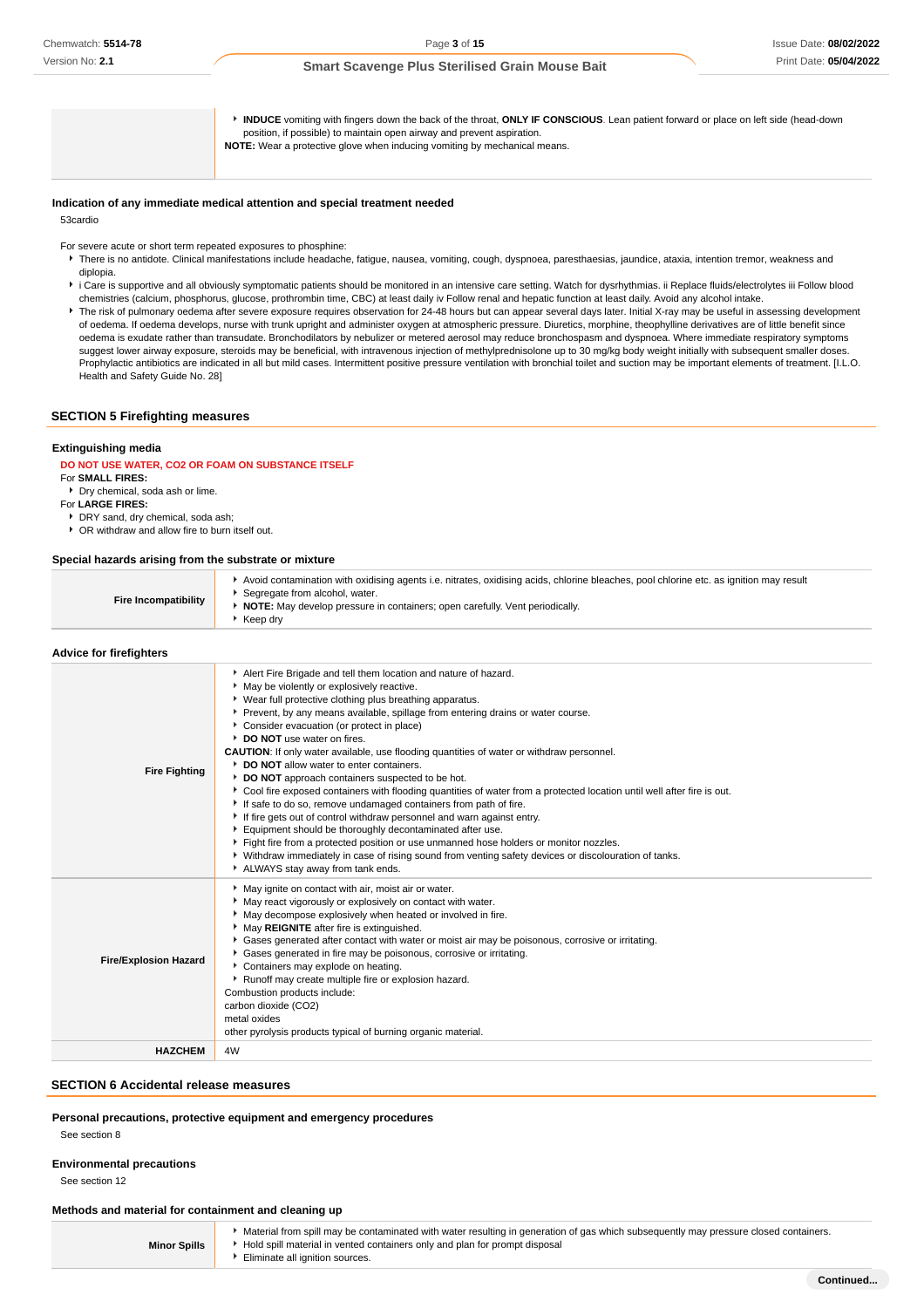|                     | Cover with DRY earth, sand or other non-combustible material.<br>▶ Then cover with plastic sheet to minimise spreading and to prevent exposure to rain or other sources of water.<br>> Use clean, non-sparking tools to collect absorbed material and place into loosely-covered metal or plastic containers ready for disposal.<br>▶ Wear gloves and safety glasses as appropriate.                                                                                                                                                                                                                                                                                                                                                                                                                                                                                                                                                                                                                                                                                                                                                                                                                                                                                                                                                                                                                                                                                                                                                                                               |
|---------------------|------------------------------------------------------------------------------------------------------------------------------------------------------------------------------------------------------------------------------------------------------------------------------------------------------------------------------------------------------------------------------------------------------------------------------------------------------------------------------------------------------------------------------------------------------------------------------------------------------------------------------------------------------------------------------------------------------------------------------------------------------------------------------------------------------------------------------------------------------------------------------------------------------------------------------------------------------------------------------------------------------------------------------------------------------------------------------------------------------------------------------------------------------------------------------------------------------------------------------------------------------------------------------------------------------------------------------------------------------------------------------------------------------------------------------------------------------------------------------------------------------------------------------------------------------------------------------------|
| <b>Major Spills</b> | Clear area of personnel and move upwind.<br>Alert Fire Brigade and tell them location and nature of hazard.<br>Eliminate all ignition sources (no smoking, flares, sparks or flames)<br>Stop leak if safe to do so; prevent entry into waterways, drains or confined spaces.<br>• May be violently or explosively reactive.<br>DO NOT walk through spilled material.<br>▶ Wear full protective clothing plus breathing apparatus.<br>DO NOT touch damaged containers or spilled material unless wearing appropriate protective clothing.<br>▶ Water spray may be used to knock down vapours or divert vapour clouds; DO NOT allow water to enter container or come into contact with<br>the material.<br>Cover with DRY earth, sand, vermiculite or other non-combustible material.<br>▶ Then cover with plastic sheet to minimise spreading and to prevent exposure to rain or other sources of water.<br>▶ Use clean, non-sparking tools to collect absorbed material and place into loosely-covered metal or plastic containers ready for disposal.<br>Alternately, the spill may be contained using DRY earth, sand, or vermiculite and then covered with a high boiling point mineral oil.<br>Recover the liquid using non-sparking appliances and place in labelled, sealable container.<br>▶ Wash spill area with detergent and water and dike for later disposal.<br>After clean up operations, decontaminate and launder all protective clothing and equipment before storing and re-using.<br>If contamination of drains or waterways occurs, advise emergency services. |

Personal Protective Equipment advice is contained in Section 8 of the SDS.

# **SECTION 7 Handling and storage**

### **Precautions for safe handling**

| Safe handling     | Product is moisture sensitive; handle under a dry, inert gas.<br>Nitrogen with less than 5 ppm each of moisture and oxygen is recommended<br>Avoid all personal contact, including inhalation.<br>▶ Wear protective clothing when risk of overexposure occurs.<br>Use in a well-ventilated area.<br>Avoid contact with moisture.<br>Avoid smoking, naked lights or ignition sources.<br>Avoid contact with incompatible materials.<br>V When handling, DO NOT eat, drink or smoke.<br>▶ Keep containers securely sealed when not in use.<br>Avoid physical damage to containers.<br>Always wash hands with soap and water after handling.<br>▶ Work clothes should be laundered separately and before re-use<br>Use good occupational work practice.<br>▶ Observe manufacturer's storage and handling recommendations contained within this SDS.<br>Atmosphere should be regularly checked against established exposure standards to ensure safe working conditions are maintained.<br>▶ Organic powders when finely divided over a range of concentrations regardless of particulate size or shape and suspended in air or some<br>other oxidizing medium may form explosive dust-air mixtures and result in a fire or dust explosion (including secondary explosions)<br>Minimise airborne dust and eliminate all ignition sources. Keep away from heat, hot surfaces, sparks, and flame.<br>Establish good housekeeping practices.<br>▶ Remove dust accumulations on a regular basis by vacuuming or gentle sweeping to avoid creating dust clouds.<br>▶ Use continuous suction at points of dust generation to capture and minimise the accumulation of dusts. Particular attention should be given<br>to overhead and hidden horizontal surfaces to minimise the probability of a "secondary" explosion. According to NFPA Standard 654, dust<br>layers 1/32 in. (0.8 mm) thick can be sufficient to warrant immediate cleaning of the area.<br>Do not use air hoses for cleaning.<br>▶ Minimise dry sweeping to avoid generation of dust clouds. Vacuum dust-accumulating surfaces and remove to a chemical disposal area.<br>Vacuums with explosion-proof motors should be used.<br>> Control sources of static electricity. Dusts or their packages may accumulate static charges, and static discharge can be a source of ignition.<br>Solids handling systems must be designed in accordance with applicable standards (e.g. NFPA including 654 and 77) and other national<br>quidance.<br>▶ Do not empty directly into flammable solvents or in the presence of flammable vapors.<br>The operator, the packaging container and all equipment must be grounded with electrical bonding and grounding systems. Plastic bags and<br>plastics cannot be grounded, and antistatic bags do not completely protect against development of static charges.<br>Empty containers may contain residual dust which has the potential to accumulate following settling. Such dusts may explode in the presence of<br>an appropriate ignition source.<br>Do NOT cut, drill, grind or weld such containers.<br>In addition ensure such activity is not performed near full, partially empty or empty containers without appropriate workplace safety<br>authorisation or permit. |
|-------------------|------------------------------------------------------------------------------------------------------------------------------------------------------------------------------------------------------------------------------------------------------------------------------------------------------------------------------------------------------------------------------------------------------------------------------------------------------------------------------------------------------------------------------------------------------------------------------------------------------------------------------------------------------------------------------------------------------------------------------------------------------------------------------------------------------------------------------------------------------------------------------------------------------------------------------------------------------------------------------------------------------------------------------------------------------------------------------------------------------------------------------------------------------------------------------------------------------------------------------------------------------------------------------------------------------------------------------------------------------------------------------------------------------------------------------------------------------------------------------------------------------------------------------------------------------------------------------------------------------------------------------------------------------------------------------------------------------------------------------------------------------------------------------------------------------------------------------------------------------------------------------------------------------------------------------------------------------------------------------------------------------------------------------------------------------------------------------------------------------------------------------------------------------------------------------------------------------------------------------------------------------------------------------------------------------------------------------------------------------------------------------------------------------------------------------------------------------------------------------------------------------------------------------------------------------------------------------------------------------------------------------------------------------------------------------------------------------------------------------------------------------------------------------------------------------------------------------------------------------------------------------------------------------------------------------------------------------------------------------------------------------------------------------------------------------------------------------------------------------------------------------------------------------------------------------------------------------------------------------------------------------------------------------|
| Other information | Consider storage under inert gas.<br><b>KEEP DRY!</b> Packages must be protected from water ingress.<br>FOR MINOR QUANTITIES:<br>► Store in an indoor fireproof cabinet or in a room of noncombustible construction and<br>• provide adequate portable fire-extinguishers in or near the storage area.<br>FOR PACKAGE STORAGE:<br>Store in original containers in approved flame-proof area.<br>No smoking, naked lights, heat or ignition sources.<br>DO NOT store in pits, depressions, basements or areas where vapours may be trapped.<br>Keep containers securely sealed.<br>Store away from incompatible materials in a cool, dry well ventilated area.<br>Protect containers against physical damage and check regularly for leaks.<br>▶ Protect containers from exposure to weather and from direct sunlight unless: (a) the packages are of metal or plastic construction; (b) the<br>packages are securely closed are not opened for any purpose while in the area where they are stored; (c) adequate precautions are taken to<br>ensure that rain water, which might become contaminated by the dangerous goods, is collected and disposed of safely.<br>Ensure proper stock-control measures are maintained to prevent prolonged storage of dangerous goods.<br>Automatic fire-sprinklers <b>MUST NOT</b> be installed in room or space.<br>The room or space must be located at least five metres from the boundaries of the premises and from other buildings unless separated by a<br>wall with a fire resistance of at least four hours.                                                                                                                                                                                                                                                                                                                                                                                                                                                                                                                                                                                                                                                                                                                                                                                                                                                                                                                                                                                                                                                                                                                                                                                                                                                                                                                                                                                                                                                                                                                                                                                                                                                                                                                    |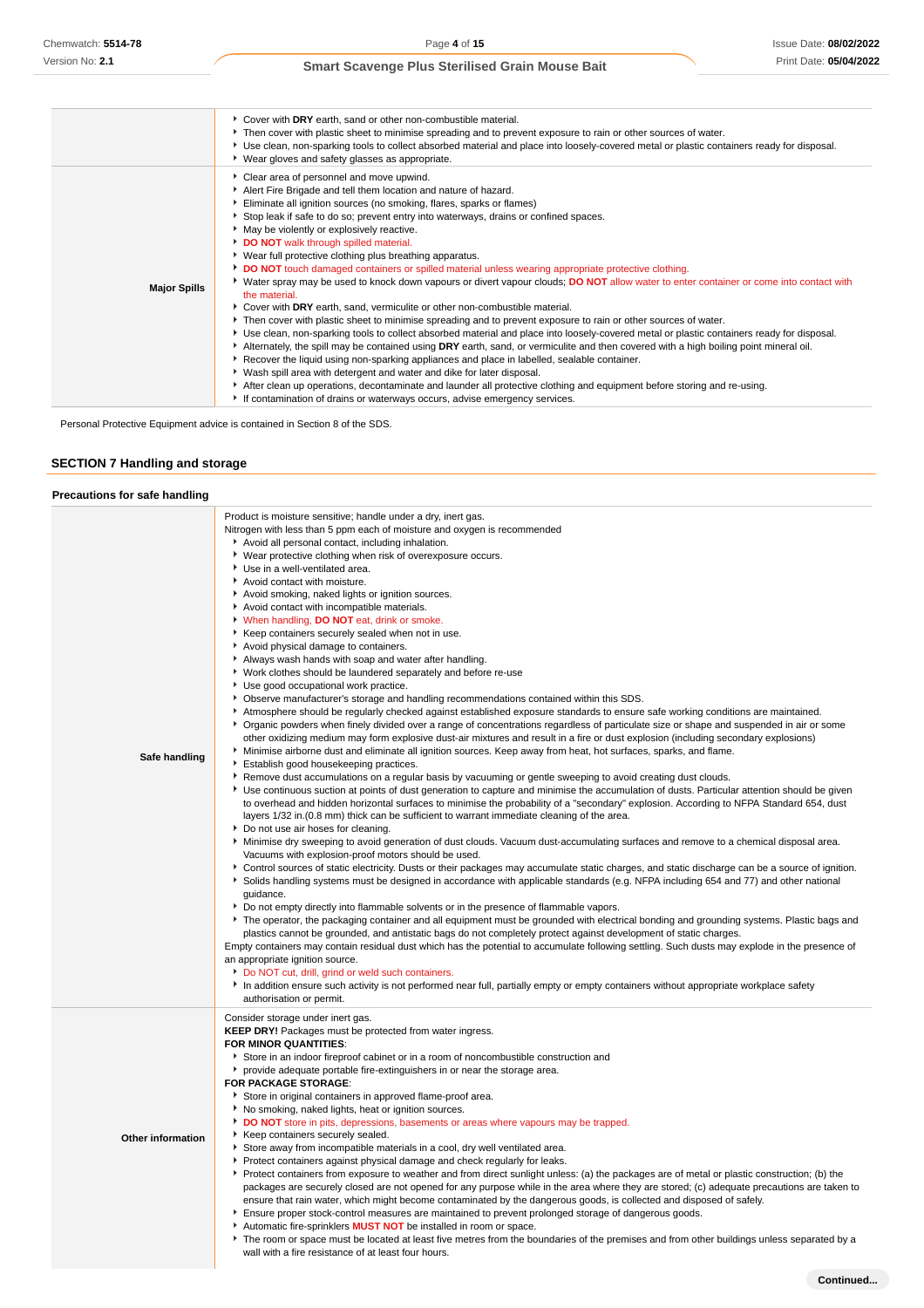Version No: **2.1**

Page **5** of **15**

# **Smart Scavenge Plus Sterilised Grain Mouse Bait**

|                                                              | ▶ Observe manufacturer's storage and handling recommendations contained within this SDS.                                                                                                                                                                                                                                                                                                                                                                                                                                                                                                                                                                                                                                                                                                                                                                                                                                                                                                                                                                                                                                                                                                                                                                                                                                                                                                                                                                                                                                                                                                                                                                                                                                                                                                                                                                                                                                                                                                                                                                                                                                                                                                                             |
|--------------------------------------------------------------|----------------------------------------------------------------------------------------------------------------------------------------------------------------------------------------------------------------------------------------------------------------------------------------------------------------------------------------------------------------------------------------------------------------------------------------------------------------------------------------------------------------------------------------------------------------------------------------------------------------------------------------------------------------------------------------------------------------------------------------------------------------------------------------------------------------------------------------------------------------------------------------------------------------------------------------------------------------------------------------------------------------------------------------------------------------------------------------------------------------------------------------------------------------------------------------------------------------------------------------------------------------------------------------------------------------------------------------------------------------------------------------------------------------------------------------------------------------------------------------------------------------------------------------------------------------------------------------------------------------------------------------------------------------------------------------------------------------------------------------------------------------------------------------------------------------------------------------------------------------------------------------------------------------------------------------------------------------------------------------------------------------------------------------------------------------------------------------------------------------------------------------------------------------------------------------------------------------------|
| Conditions for safe storage, including any incompatibilities |                                                                                                                                                                                                                                                                                                                                                                                                                                                                                                                                                                                                                                                                                                                                                                                                                                                                                                                                                                                                                                                                                                                                                                                                                                                                                                                                                                                                                                                                                                                                                                                                                                                                                                                                                                                                                                                                                                                                                                                                                                                                                                                                                                                                                      |
| Suitable container                                           | 500Kg: Bulker bag with inner plastic liner attached to outer woven polypropylene. 125Kg- 500Kg: Metal drum with inner plastic liner attached to<br>outer drum.<br>For low viscosity materials and solids:<br>Drums and jerricans must be of the non-removable head type.<br>Where a can is to be used as an inner package, the can must have a screwed enclosure.<br>For materials with a viscosity of at least 2680 cSt. (23 deg. C):<br>▶ Removable head packaging and<br>cans with friction closures may be used.<br>Where combination packages are used, there must be sufficient inert absorbent material to absorb completely any leakage that may occur,<br>unless the outer packaging is a close fitting moulded plastic box and the substances are not incompatible with the plastic.<br>All combination packages for Packing group I and II must contain cushioning material.                                                                                                                                                                                                                                                                                                                                                                                                                                                                                                                                                                                                                                                                                                                                                                                                                                                                                                                                                                                                                                                                                                                                                                                                                                                                                                                              |
| <b>Storage incompatibility</b>                               | Avoid strong acids, acid chlorides, acid anhydrides and chloroformates.<br>Segregate from alcohol, water.<br>▶ Phosphine gas may react with certain metals and cause corrosion, especially at elevated temperatures and humidities.<br>Metals such as copper, brass, and other copper alloys, aluminium and precious metals such as gold and silver are susceptible to corrosion<br>by phosphine. Small electric motors smoke detectors, brass sprinkler heads, batteries and battery chargers, fork lifts, temperature monitoring<br>systems, switching gears, communication devices, computers, calculators and other electrical equipment may be damaged by this gas.<br>> Phosphine will also react with certain metallic salts and therefore sensitive items such as photographic film, some inorganic pigments, etc.,<br>should not be exposed to the gas.<br>▶ Other incompatible materials include natural rubber, neoprene, polyethylene, PVC.<br>Even small amounts of oxygen in phosphine give an explosive mixture in which autoignition occurs at low pressures.<br>> Pure phosphine does not spontaneously ignite in air below 150 deg. C. unless it is thoroughly dried, when it ignites in cold air. The presence<br>of diphosphanes in phosphine as normally prepared causes it to ignite spontaneously in air, even below -15 deg. C. Traces of oxidants<br>promote pyrophoricity (e.g dinitrogen trioxide, nitrous acid or similar oxidants).<br>▶ Lower flammability limit of pure phosphine in moist air (0.39 vol% water vapour) at 1037 mbar is 2.1% at 10 deg. C and 1.8% at 50 deg. C.<br>▶ Ignition occurs on contact of phosphine with chlorine or bromine or their aqueous solutions (hypochlorous or hypobromous acids).<br>▶ Passage of phosphine into silver nitrate solution causes ignition or explosion depending on gas rate.<br>Interaction of phosphine with boron trichloride is energetic.<br>• Mercury(II) nitrate solution gives a complex phosphide, explosive when dry.<br>In contact with chlorine, phosphine ignites at ambient temperatures.<br>Avoid reaction with oxidising agents<br>• NOTE: May develop pressure in containers; open carefully. Vent periodically. |

# **SECTION 8 Exposure controls / personal protection**

# **Control parameters**

**Occupational Exposure Limits (OEL)**

**INGREDIENT DATA**

Not Available

# **Emergency Limits**

| Ingredient     | TEEL-1               | TEEL-2        |                     | TEEL-3        |
|----------------|----------------------|---------------|---------------------|---------------|
| zinc phosphide | $0.091$ ppm          | Not Available |                     | Not Available |
|                |                      |               |                     |               |
| Ingredient     | <b>Original IDLH</b> |               | <b>Revised IDLH</b> |               |
| zinc phosphide | Not Available        |               | Not Available       |               |
| canola oil     | Not Available        |               | Not Available       |               |

| <b>Occupational Exposure Banding</b> |                                                                                                                                                                                                                                                                                                                                                                          |                                         |
|--------------------------------------|--------------------------------------------------------------------------------------------------------------------------------------------------------------------------------------------------------------------------------------------------------------------------------------------------------------------------------------------------------------------------|-----------------------------------------|
| Ingredient                           | <b>Occupational Exposure Band Rating</b>                                                                                                                                                                                                                                                                                                                                 | <b>Occupational Exposure Band Limit</b> |
| zinc phosphide                       |                                                                                                                                                                                                                                                                                                                                                                          | ≤ 0.01 mg/m <sup>3</sup>                |
| canola oil                           |                                                                                                                                                                                                                                                                                                                                                                          | $\leq 0.1$ ppm                          |
| Notes:                               | Occupational exposure banding is a process of assigning chemicals into specific categories or bands based on a chemical's potency and the<br>adverse health outcomes associated with exposure. The output of this process is an occupational exposure band (OEB), which corresponds to a<br>range of exposure concentrations that are expected to protect worker health. |                                         |

# **Exposure controls**

| Appropriate engineering<br>controls | Engineering controls are used to remove a hazard or place a barrier between the worker and the hazard. Well-designed engineering controls can<br>be highly effective in protecting workers and will typically be independent of worker interactions to provide this high level of protection.<br>The basic types of engineering controls are:<br>Process controls which involve changing the way a job activity or process is done to reduce the risk.<br>Enclosure and/or isolation of emission source which keeps a selected hazard "physically" away from the worker and ventilation that strategically<br>"adds" and "removes" air in the work environment. Ventilation can remove or dilute an air contaminant if designed properly. The design of a<br>ventilation system must match the particular process and chemical or contaminant in use.<br>Employers may need to use multiple types of controls to prevent employee overexposure.<br>Local exhaust ventilation is required where solids are handled as powders or crystals; even when particulates are relatively large, a certain<br>proportion will be powdered by mutual friction.<br>Exhaust ventilation should be designed to prevent accumulation and recirculation of particulates in the workplace.<br>If in spite of local exhaust an adverse concentration of the substance in air could occur, respiratory protection should be considered. Such<br>protection might consist of:<br>(a): particle dust respirators, if necessary, combined with an absorption cartridge;<br>(b): filter respirators with absorption cartridge or canister of the right type;<br>(c): fresh-air hoods or masks<br>Build-up of electrostatic charge on the dust particle, may be prevented by bonding and grounding.<br>▶ Powder handling equipment such as dust collectors, dryers and mills may require additional protection measures such as explosion venting. |
|-------------------------------------|----------------------------------------------------------------------------------------------------------------------------------------------------------------------------------------------------------------------------------------------------------------------------------------------------------------------------------------------------------------------------------------------------------------------------------------------------------------------------------------------------------------------------------------------------------------------------------------------------------------------------------------------------------------------------------------------------------------------------------------------------------------------------------------------------------------------------------------------------------------------------------------------------------------------------------------------------------------------------------------------------------------------------------------------------------------------------------------------------------------------------------------------------------------------------------------------------------------------------------------------------------------------------------------------------------------------------------------------------------------------------------------------------------------------------------------------------------------------------------------------------------------------------------------------------------------------------------------------------------------------------------------------------------------------------------------------------------------------------------------------------------------------------------------------------------------------------------------------------------------------------------------------------------------------------|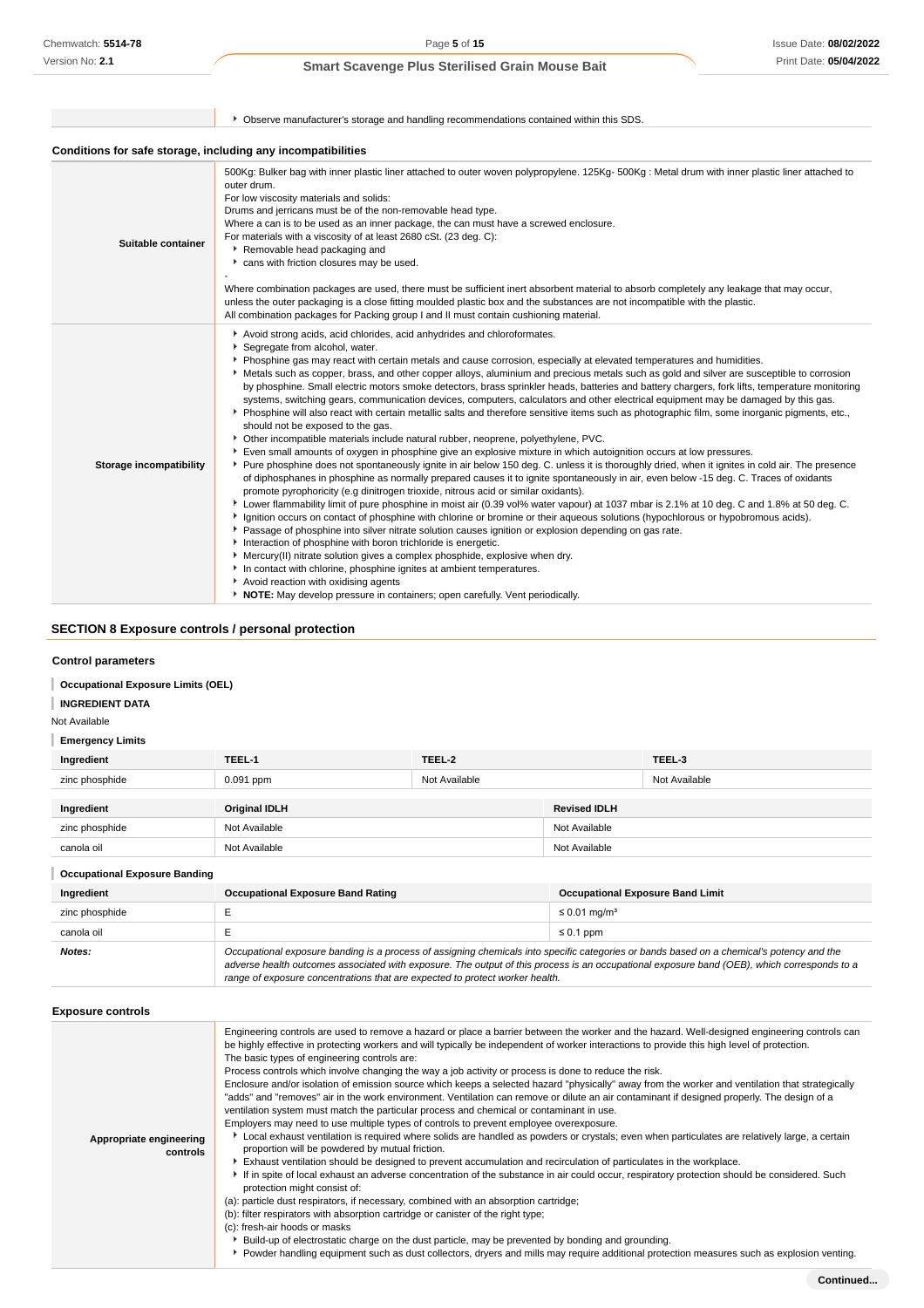Air contaminants generated in the workplace possess varying "escape" velocities which, in turn, determine the "capture velocities" of fresh

circulating air required to efficiently remove the contaminant. Type of Contaminant: Air Speed: Air Speed: Air Speed: Air Speed: Air Speed: Air Speed: Air Speed: Air Speed: Air Speed: Air Speed: Air Speed: Air Speed: Air Speed: Air Speed: Air Speed: Air Speed: Air Speed: Air Speed: Air direct spray, spray painting in shallow booths, drum filling, conveyer loading, crusher dusts, gas discharge (active generation into zone of rapid air motion) 1-2.5 m/s (200-500 ft/min) grinding, abrasive blasting, tumbling, high speed wheel generated dusts (released at high initial velocity into zone of very high rapid air motion). 2.5-10 m/s (500-2000 ft/min) Within each range the appropriate value depends on: Lower end of the range Upper end of the range 1: Room air currents minimal or favourable to capture 1: Disturbing room air currents 2: Contaminants of low toxicity or of nuisance value only 2: Contaminants of high toxicity 3: Intermittent, low production. 3: High production, heavy use 4: Large hood or large air mass in motion 4: Small hood-local control only Simple theory shows that air velocity falls rapidly with distance away from the opening of a simple extraction pipe. Velocity generally decreases with the square of distance from the extraction point (in simple cases). Therefore the air speed at the extraction point should be adjusted, accordingly, after reference to distance from the contaminating source. The air velocity at the extraction fan, for example, should be a minimum of 4-10 m/s (800-2000 ft/min) for extraction of crusher dusts generated 2 metres distant from the extraction point. Other mechanical considerations, producing performance deficits within the extraction apparatus, make it essential that theoretical air velocities are multiplied by factors of 10 or more when extraction systems are installed or used. **Personal protection Eye and face protection** Safety glasses with side shields. Chemical goggles. Contact lenses may pose a special hazard; soft contact lenses may absorb and concentrate irritants. A written policy document, describing the wearing of lenses or restrictions on use, should be created for each workplace or task. This should include a review of lens absorption and adsorption for the class of chemicals in use and an account of injury experience. Medical and first-aid personnel should be trained in their removal and suitable equipment should be readily available. In the event of chemical exposure, begin eye irrigation immediately and remove contact lens as soon as practicable. Lens should be removed at the first signs of eye redness or irritation - lens should be removed in a clean environment only after workers have washed hands thoroughly. [CDC NIOSH Current Intelligence Bulletin 59], [AS/NZS 1336 or national equivalent] **Skin protection** See Hand protection below **Hands/feet protection** Wear chemical protective gloves, e.g. PVC. Wear safety footwear or safety gumboots, e.g. Rubber The selection of suitable gloves does not only depend on the material, but also on further marks of quality which vary from manufacturer to manufacturer. Where the chemical is a preparation of several substances, the resistance of the glove material can not be calculated in advance and has therefore to be checked prior to the application. The exact break through time for substances has to be obtained from the manufacturer of the protective gloves and has to be observed when making a final choice. Personal hygiene is a key element of effective hand care. Gloves must only be worn on clean hands. After using gloves, hands should be washed and dried thoroughly. Application of a non-perfumed moisturiser is recommended. Suitability and durability of glove type is dependent on usage. Important factors in the selection of gloves include: · frequency and duration of contact, · chemical resistance of glove material, · glove thickness and · dexterity Select gloves tested to a relevant standard (e.g. Europe EN 374, US F739, AS/NZS 2161.1 or national equivalent). · When prolonged or frequently repeated contact may occur, a glove with a protection class of 5 or higher (breakthrough time greater than 240 minutes according to EN 374, AS/NZS 2161.10.1 or national equivalent) is recommended. · When only brief contact is expected, a glove with a protection class of 3 or higher (breakthrough time greater than 60 minutes according to EN 374, AS/NZS 2161.10.1 or national equivalent) is recommended. · Some glove polymer types are less affected by movement and this should be taken into account when considering gloves for long-term use. · Contaminated gloves should be replaced. As defined in ASTM F-739-96 in any application, gloves are rated as: · Excellent when breakthrough time > 480 min · Good when breakthrough time > 20 min · Fair when breakthrough time < 20 min · Poor when glove material degrades For general applications, gloves with a thickness typically greater than 0.35 mm, are recommended. It should be emphasised that glove thickness is not necessarily a good predictor of glove resistance to a specific chemical, as the permeation efficiency of the glove will be dependent on the exact composition of the glove material. Therefore, glove selection should also be based on consideration of the task requirements and knowledge of breakthrough times. Glove thickness may also vary depending on the glove manufacturer, the glove type and the glove model. Therefore, the manufacturers technical data should always be taken into account to ensure selection of the most appropriate glove for the task. Note: Depending on the activity being conducted, gloves of varying thickness may be required for specific tasks. For example: · Thinner gloves (down to 0.1 mm or less) may be required where a high degree of manual dexterity is needed. However, these gloves are only likely to give short duration protection and would normally be just for single use applications, then disposed of. · Thicker gloves (up to 3 mm or more) may be required where there is a mechanical (as well as a chemical) risk i.e. where there is abrasion or puncture potential

## **Body protection** See Other protection below • Overalls Eyewash unit.

- **Other protection Barrier cream.** 
	- Skin cleansing cream.
		- Some plastic personal protective equipment (PPE) (e.g. gloves, aprons, overshoes) are not recommended as they may produce static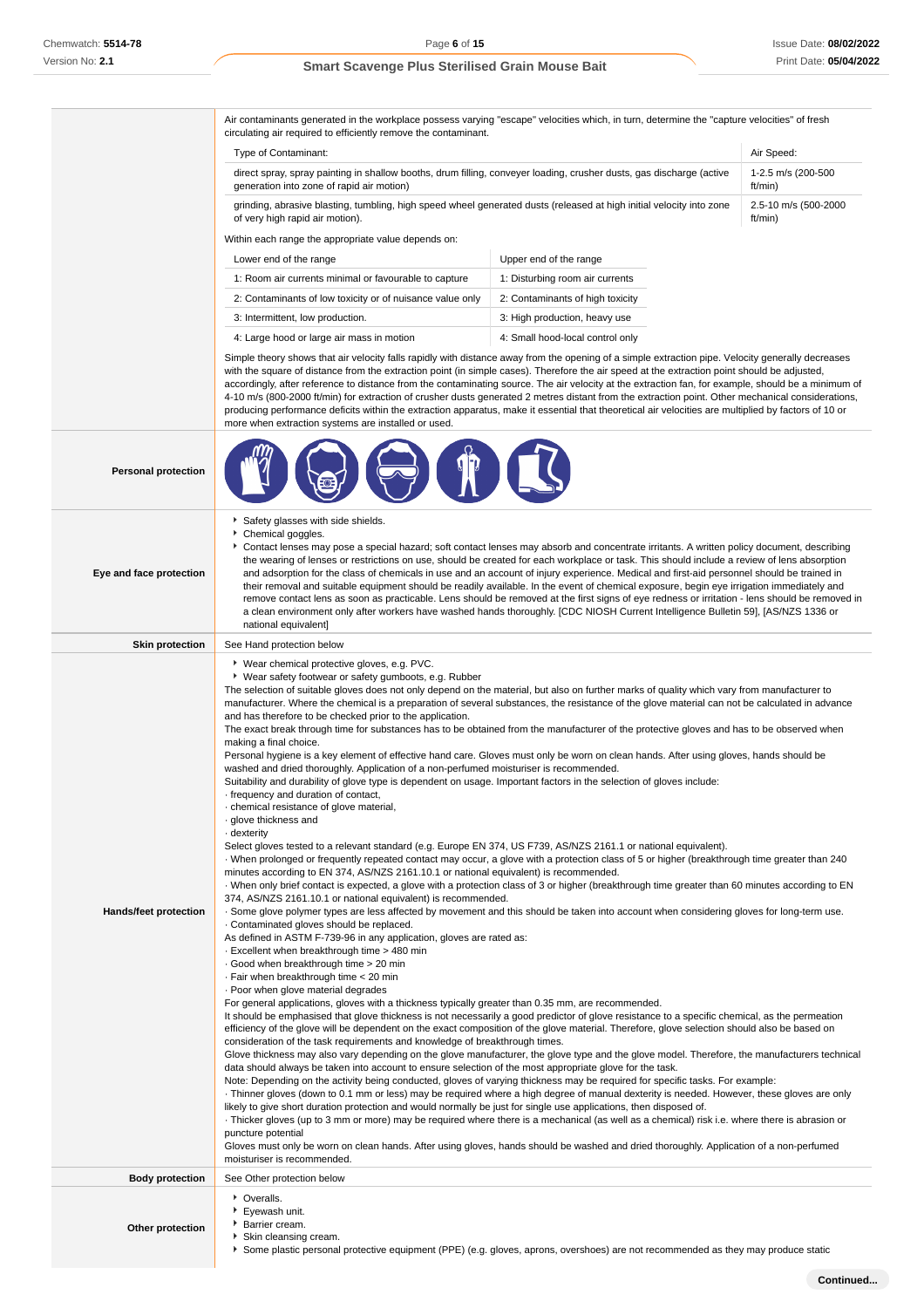#### electricity.

For large scale or continuous use wear tight-weave non-static clothing (no metallic fasteners, cuffs or pockets).

Non sparking safety or conductive footwear should be considered. Conductive footwear describes a boot or shoe with a sole made from a conductive compound chemically bound to the bottom components, for permanent control to electrically ground the foot an shall dissipate static electricity from the body to reduce the possibility of ignition of volatile compounds. Electrical resistance must range between 0 to 500,000 ohms. Conductive shoes should be stored in lockers close to the room in which they are worn. Personnel who have been issued conductive footwear should not wear them from their place of work to their homes and return.

#### **Respiratory protection**

Type A-P Filter of sufficient capacity. (AS/NZS 1716 & 1715, EN 143:2000 & 149:2001, ANSI Z88 or national equivalent)

| <b>Required Minimum Protection Factor</b> | <b>Half-Face Respirator</b>  | <b>Full-Face Respirator</b> | <b>Powered Air Respirator</b> |
|-------------------------------------------|------------------------------|-----------------------------|-------------------------------|
| up to $10 \times ES$                      | A <sub>P1</sub><br>Air-line* | -<br>-                      | A PAPR-P1                     |
| up to $50 \times ES$                      | Air-line**                   | A P <sub>2</sub>            | A PAPR-P2                     |
| up to $100 \times ES$                     |                              | A P <sub>3</sub>            |                               |
|                                           |                              | Air-line*                   |                               |
| $100 + x ES$                              |                              | Air-line**                  | A PAPR-P3                     |

\* - Negative pressure demand \*\* - Continuous flow

A(All classes) = Organic vapours, B AUS or B1 = Acid gasses, B2 = Acid gas or hydrogen cyanide(HCN), B3 = Acid gas or hydrogen cyanide(HCN), E = Sulfur dioxide(SO2), G = Agricultural chemicals, K = Ammonia(NH3), Hg = Mercury, NO = Oxides of nitrogen, MB = Methyl bromide, AX = Low boiling point organic compounds(below 65 degC)

· Respirators may be necessary when engineering and administrative controls do not adequately prevent exposures.

· The decision to use respiratory protection should be based on professional judgment that takes into account toxicity information, exposure measurement data, and frequency and likelihood of the worker's exposure - ensure users are not subject to high thermal loads which may result in heat stress or distress due to personal protective equipment (powered, positive flow, full face apparatus may be an option).

· Published occupational exposure limits, where they exist, will assist in determining the adequacy of the selected respiratory protection. These may be government mandated or vendor recommended.

· Certified respirators will be useful for protecting workers from inhalation of particulates when properly selected and fit tested as part of a complete respiratory protection program. · Where protection from nuisance levels of dusts are desired, use type N95 (US) or type P1 (EN143) dust masks. Use respirators and components tested and approved under appropriate government standards such as NIOSH (US) or CEN (EU)

· Use approved positive flow mask if significant quantities of dust becomes airborne.

· Try to avoid creating dust conditions.

Class P2 particulate filters are used for protection against mechanically and thermally generated particulates or both.

P2 is a respiratory filter rating under various international standards, Filters at least 94% of airborne particles Suitable for:

· Relatively small particles generated by mechanical processes eg. grinding, cutting, sanding, drilling, sawing.

· Sub-micron thermally generated particles e.g. welding fumes, fertilizer and bushfire smoke.

· Biologically active airborne particles under specified infection control applications e.g. viruses, bacteria, COVID-19, SARS

### **SECTION 9 Physical and chemical properties**

#### **Information on basic physical and chemical properties**

**Appearance** Coated wheat grain. Releases dangerous phosphine gas slowly in moist air and immediately if wet. DO NOT inhale vapour. Avoid contact with eyes and skin. Keep away from water and liquids. Keep away from naked flames – forms toxic gas. Moisture sensitive.

| <b>Physical state</b>                                    | Solid          | Relative density (Water = $1$ )            | Not Available  |
|----------------------------------------------------------|----------------|--------------------------------------------|----------------|
| Odour                                                    | Not Available  | Partition coefficient n-octanol<br>/ water | Not Available  |
| <b>Odour threshold</b>                                   | Not Available  | Auto-ignition temperature (°C)             | Not Applicable |
| pH (as supplied)                                         | Not Applicable | Decomposition temperature                  | Not Available  |
| Melting point / freezing point<br>(°C)                   | Not Available  | Viscosity (cSt)                            | Not Applicable |
| Initial boiling point and boiling<br>range $(^{\circ}C)$ | Not Applicable | Molecular weight (g/mol)                   | Not Applicable |
| Flash point (°C)                                         | Not Applicable | <b>Taste</b>                               | Not Available  |
| <b>Evaporation rate</b>                                  | Not Available  | <b>Explosive properties</b>                | Not Available  |
| Flammability                                             | Not Applicable | <b>Oxidising properties</b>                | Not Available  |
| Upper Explosive Limit (%)                                | Not Applicable | Surface Tension (dyn/cm or<br>mN/m         | Not Applicable |
| Lower Explosive Limit (%)                                | Not Applicable | <b>Volatile Component (%vol)</b>           | Not Available  |
| Vapour pressure (kPa)                                    | Not Applicable | Gas group                                  | Not Available  |
| Solubility in water                                      | Reacts         | pH as a solution (Not<br>Available%)       | Not Available  |
| Vapour density (Air = 1)                                 | Not Available  | VOC g/L                                    | Not Available  |

### **SECTION 10 Stability and reactivity**

| Reactivity                | See section 7                                                                                                                                                                                       |
|---------------------------|-----------------------------------------------------------------------------------------------------------------------------------------------------------------------------------------------------|
| <b>Chemical stability</b> | • May heat spontaneously<br>In Identify and remove sources of ignition and heating.<br>Incompatible material, especially oxidisers, and/or other sources of oxygen may produce unstable product(s). |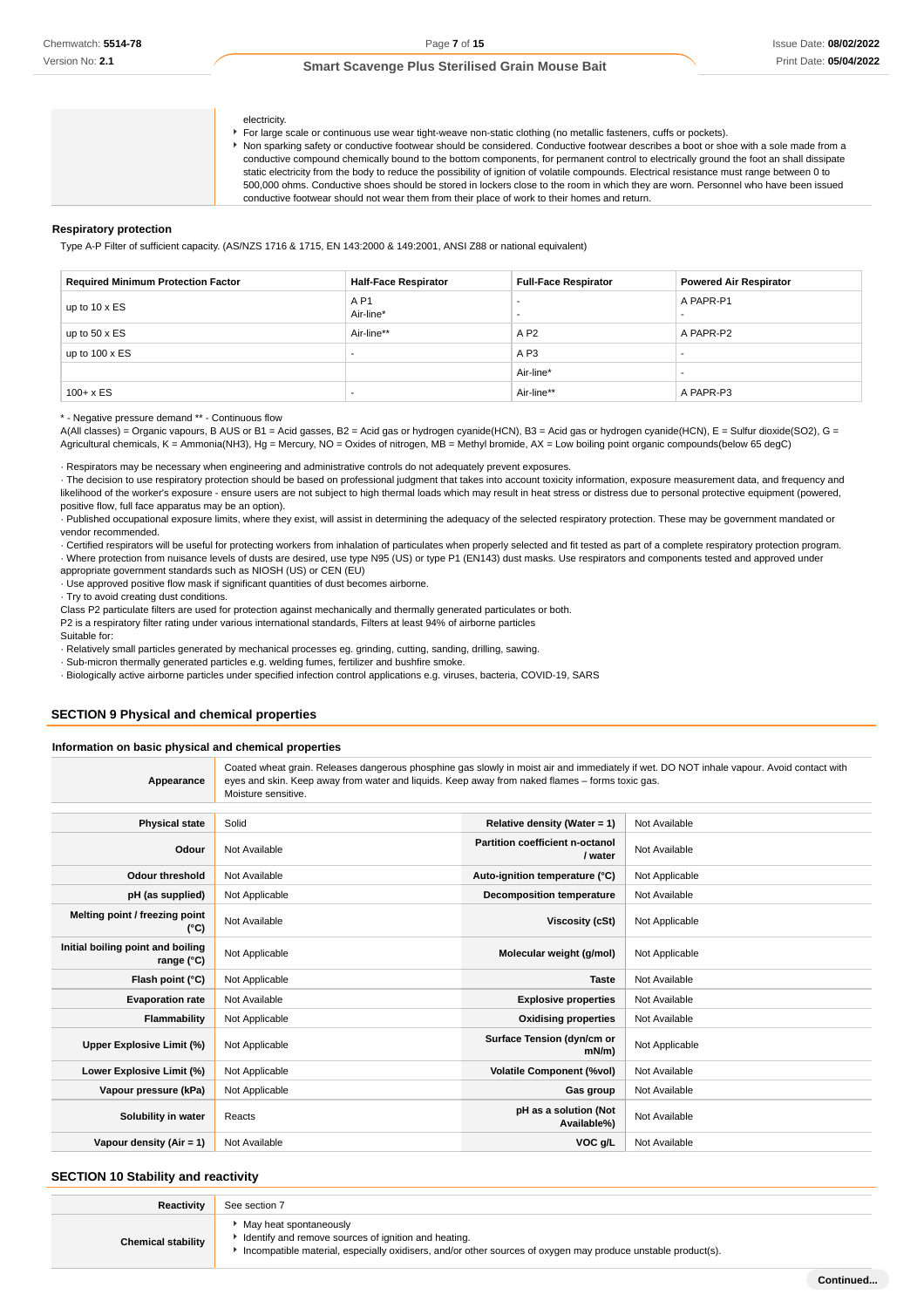|                                            | Avoid sources of water contamination (e.g. rain water, moisture, high humidity).<br>Avoid contact with oxygenated solvents/ reagents such as alcohols. |
|--------------------------------------------|--------------------------------------------------------------------------------------------------------------------------------------------------------|
| Possibility of hazardous<br>reactions      | See section 7                                                                                                                                          |
| <b>Conditions to avoid</b>                 | See section 7                                                                                                                                          |
| Incompatible materials                     | See section 7                                                                                                                                          |
| <b>Hazardous decomposition</b><br>products | See section 5                                                                                                                                          |

# **SECTION 11 Toxicological information**

### **Information on toxicological effects**

| Inhaled                                                          | The material is not thought to produce respiratory irritation (as classified by EC Directives using animal models). Nevertheless inhalation of dusts,<br>or fumes, especially for prolonged periods, may produce respiratory discomfort and occasionally, distress.<br>Inhalation of vapours may cause drowsiness and dizziness. This may be accompanied by sleepiness, reduced alertness, loss of reflexes, lack of<br>co-ordination, and vertigo.<br>Inhalation of dusts, generated by the material during the course of normal handling, may produce serious damage to the health of the individual.<br>Persons with impaired respiratory function, airway diseases and conditions such as emphysema or chronic bronchitis, may incur further disability<br>if excessive concentrations of particulate are inhaled.<br>If prior damage to the circulatory or nervous systems has occurred or if kidney damage has been sustained, proper screenings should be<br>conducted on individuals who may be exposed to further risk if handling and use of the material result in excessive exposures.<br>Phosphine is a very toxic gas and chiefly causes, exacerbation of asthma and other respiratory disorders, depression of the central nervous<br>system and damaging effect on the lungs and blood (oxyhaemoglobin in mammals is converted by phosphine into a poisonous<br>verdichromogen-like material). Inhalation of phosphine causes dose-dependent multi-systemic effect including incoordination, vomiting, low<br>oxygen tension, rapid pulse, low blood pressure, gastric and chest pain, headache, dyspnoea, arrhythmias, myocardial injury and cardiovascular<br>collapse. Coma and cardio-respiratory arrest may precede death. Mortality from severe poisoning is high. It is metabolised and excreted via urine<br>but not through the lungs. |                                    |  |
|------------------------------------------------------------------|-----------------------------------------------------------------------------------------------------------------------------------------------------------------------------------------------------------------------------------------------------------------------------------------------------------------------------------------------------------------------------------------------------------------------------------------------------------------------------------------------------------------------------------------------------------------------------------------------------------------------------------------------------------------------------------------------------------------------------------------------------------------------------------------------------------------------------------------------------------------------------------------------------------------------------------------------------------------------------------------------------------------------------------------------------------------------------------------------------------------------------------------------------------------------------------------------------------------------------------------------------------------------------------------------------------------------------------------------------------------------------------------------------------------------------------------------------------------------------------------------------------------------------------------------------------------------------------------------------------------------------------------------------------------------------------------------------------------------------------------------------------------------------------------------------------------------------------------------------------------|------------------------------------|--|
| Ingestion                                                        | Toxic effects may result from the accidental ingestion of the material; animal experiments indicate that ingestion of less than 40 gram may be<br>fatal or may produce serious damage to the health of the individual.                                                                                                                                                                                                                                                                                                                                                                                                                                                                                                                                                                                                                                                                                                                                                                                                                                                                                                                                                                                                                                                                                                                                                                                                                                                                                                                                                                                                                                                                                                                                                                                                                                          |                                    |  |
| <b>Skin Contact</b>                                              | There is some evidence to suggest that this material can cause inflammation of the skin on contact in some persons.<br>Open cuts, abraded or irritated skin should not be exposed to this material<br>Entry into the blood-stream, through, for example, cuts, abrasions or lesions, may produce systemic injury with harmful effects. Examine the skin<br>prior to the use of the material and ensure that any external damage is suitably protected.                                                                                                                                                                                                                                                                                                                                                                                                                                                                                                                                                                                                                                                                                                                                                                                                                                                                                                                                                                                                                                                                                                                                                                                                                                                                                                                                                                                                          |                                    |  |
| Eye                                                              | Although the material is not thought to be an irritant (as classified by EC Directives), direct contact with the eye may cause transient discomfort<br>characterised by tearing or conjunctival redness (as with windburn). Slight abrasive damage may also result.                                                                                                                                                                                                                                                                                                                                                                                                                                                                                                                                                                                                                                                                                                                                                                                                                                                                                                                                                                                                                                                                                                                                                                                                                                                                                                                                                                                                                                                                                                                                                                                             |                                    |  |
| <b>Chronic</b>                                                   | Long term exposure to high dust concentrations may cause changes in lung function i.e. pneumoconiosis, caused by particles less than 0.5<br>micron penetrating and remaining in the lung.<br>Phosphine is a very toxic gas. It causes worsening stomach and chest pain, headache, depression of the brain, lung irritation, tremor, fatigue,<br>nausea and vomiting, fluid accumulation in the lungs, headache, thirst, dizziness, chest pain, anaemia, bluing of the extremities, inco-ordination,<br>vomiting, rapid or irregular pulse, low blood pressure and injury to the heart muscle with rhythm disturbances. Coma, convulsions and stoppage<br>of heartbeat and breathing may precede death. Mortality from severe poisoning is high. Pre-existing asthma and scarring of the lungs will be<br>made worse.<br>Substance accumulation, in the human body, may occur and may cause some concern following repeated or long-term occupational exposure.                                                                                                                                                                                                                                                                                                                                                                                                                                                                                                                                                                                                                                                                                                                                                                                                                                                                                                  |                                    |  |
|                                                                  |                                                                                                                                                                                                                                                                                                                                                                                                                                                                                                                                                                                                                                                                                                                                                                                                                                                                                                                                                                                                                                                                                                                                                                                                                                                                                                                                                                                                                                                                                                                                                                                                                                                                                                                                                                                                                                                                 |                                    |  |
| <b>Smart Scavenge Plus</b><br><b>Sterilised Grain Mouse Bait</b> | <b>TOXICITY</b><br>Not Available                                                                                                                                                                                                                                                                                                                                                                                                                                                                                                                                                                                                                                                                                                                                                                                                                                                                                                                                                                                                                                                                                                                                                                                                                                                                                                                                                                                                                                                                                                                                                                                                                                                                                                                                                                                                                                | <b>IRRITATION</b><br>Not Available |  |
|                                                                  | <b>TOXICITY</b>                                                                                                                                                                                                                                                                                                                                                                                                                                                                                                                                                                                                                                                                                                                                                                                                                                                                                                                                                                                                                                                                                                                                                                                                                                                                                                                                                                                                                                                                                                                                                                                                                                                                                                                                                                                                                                                 | <b>IRRITATION</b>                  |  |
| zinc phosphide                                                   | Dermal (rabbit) LD50: 2000 mg/kg <sup>[2]</sup>                                                                                                                                                                                                                                                                                                                                                                                                                                                                                                                                                                                                                                                                                                                                                                                                                                                                                                                                                                                                                                                                                                                                                                                                                                                                                                                                                                                                                                                                                                                                                                                                                                                                                                                                                                                                                 | Not Available                      |  |
|                                                                  | Oral (Rat) LD50; 12 mg/kg[2]                                                                                                                                                                                                                                                                                                                                                                                                                                                                                                                                                                                                                                                                                                                                                                                                                                                                                                                                                                                                                                                                                                                                                                                                                                                                                                                                                                                                                                                                                                                                                                                                                                                                                                                                                                                                                                    |                                    |  |
| canola oil                                                       | <b>TOXICITY</b>                                                                                                                                                                                                                                                                                                                                                                                                                                                                                                                                                                                                                                                                                                                                                                                                                                                                                                                                                                                                                                                                                                                                                                                                                                                                                                                                                                                                                                                                                                                                                                                                                                                                                                                                                                                                                                                 | <b>IRRITATION</b>                  |  |
|                                                                  | Not Available                                                                                                                                                                                                                                                                                                                                                                                                                                                                                                                                                                                                                                                                                                                                                                                                                                                                                                                                                                                                                                                                                                                                                                                                                                                                                                                                                                                                                                                                                                                                                                                                                                                                                                                                                                                                                                                   | Not Available                      |  |
| Legend:                                                          | 1. Value obtained from Europe ECHA Registered Substances - Acute toxicity 2.* Value obtained from manufacturer's SDS. Unless otherwise<br>specified data extracted from RTECS - Register of Toxic Effect of chemical Substances                                                                                                                                                                                                                                                                                                                                                                                                                                                                                                                                                                                                                                                                                                                                                                                                                                                                                                                                                                                                                                                                                                                                                                                                                                                                                                                                                                                                                                                                                                                                                                                                                                 |                                    |  |
|                                                                  |                                                                                                                                                                                                                                                                                                                                                                                                                                                                                                                                                                                                                                                                                                                                                                                                                                                                                                                                                                                                                                                                                                                                                                                                                                                                                                                                                                                                                                                                                                                                                                                                                                                                                                                                                                                                                                                                 |                                    |  |

| <b>ZINC PHOSPHIDE</b><br>Somnolence, gastrointestinal changes, respiratory depression and stimulation recorded.<br>Asthma-like symptoms may continue for months or even years after exposure to the material ends. This may be due to a non-allergic condition<br>known as reactive airways dysfunction syndrome (RADS) which can occur after exposure to high levels of highly irritating compound. Main<br>criteria for diagnosing RADS include the absence of previous airways disease in a non-atopic individual, with sudden onset of persistent<br>airflow pattern on lung function tests, moderate to severe bronchial hyperreactivity on methacholine challenge testing, and the lack of minimal<br>lymphocytic inflammation, without eosinophilia. RADS (or asthma) following an irritating inhalation is an infrequent disorder with rates related to<br>the concentration of and duration of exposure to the irritating substance. On the other hand, industrial bronchitis is a disorder that occurs as a<br>result of exposure due to high concentrations of irritating substance (often particles) and is completely reversible after exposure ceases. The<br><b>CANOLA OIL</b><br>disorder is characterized by difficulty breathing, cough and mucus production.<br>Polyunsaturated fats (PUFAs) protect against heart disease by providing more membrane fluidity than monounsaturated fats (MUFAs), but they<br>are more vulnerable to being oxidized and therefore rancid.<br>cholesterol.<br>Levels of oleic, and other monounsaturated fatty acids in red blood cell membranes were positively associated with breast cancer risk. In<br>children, consumption of monounsaturated oils is associated with healthier blood lipid profiles. | <b>Smart Scavenge Plus</b><br><b>Sterilised Grain Mouse Bait</b> | Laboratory (in vitro) and animal studies show, exposure to the material may result in a possible risk of irreversible effects, with the possibility of<br>producing mutation.                                                                                                                                                                                                                                                                           |
|---------------------------------------------------------------------------------------------------------------------------------------------------------------------------------------------------------------------------------------------------------------------------------------------------------------------------------------------------------------------------------------------------------------------------------------------------------------------------------------------------------------------------------------------------------------------------------------------------------------------------------------------------------------------------------------------------------------------------------------------------------------------------------------------------------------------------------------------------------------------------------------------------------------------------------------------------------------------------------------------------------------------------------------------------------------------------------------------------------------------------------------------------------------------------------------------------------------------------------------------------------------------------------------------------------------------------------------------------------------------------------------------------------------------------------------------------------------------------------------------------------------------------------------------------------------------------------------------------------------------------------------------------------------------------------------------------------------------------------------------------------------|------------------------------------------------------------------|---------------------------------------------------------------------------------------------------------------------------------------------------------------------------------------------------------------------------------------------------------------------------------------------------------------------------------------------------------------------------------------------------------------------------------------------------------|
|                                                                                                                                                                                                                                                                                                                                                                                                                                                                                                                                                                                                                                                                                                                                                                                                                                                                                                                                                                                                                                                                                                                                                                                                                                                                                                                                                                                                                                                                                                                                                                                                                                                                                                                                                               |                                                                  |                                                                                                                                                                                                                                                                                                                                                                                                                                                         |
|                                                                                                                                                                                                                                                                                                                                                                                                                                                                                                                                                                                                                                                                                                                                                                                                                                                                                                                                                                                                                                                                                                                                                                                                                                                                                                                                                                                                                                                                                                                                                                                                                                                                                                                                                               |                                                                  | asthma-like symptoms within minutes to hours of a documented exposure to the irritant. Other criteria for diagnosis of RADS include a reversible<br>Foods containing monounsaturated fats reduce low-density lipoprotein (LDL) cholesterol, while possibly increasing high-density lipoprotein (HDL)<br>The diet in Mediterranean countries consists of more total fat than the diets of Northern European countries, but most of the fat is made up of |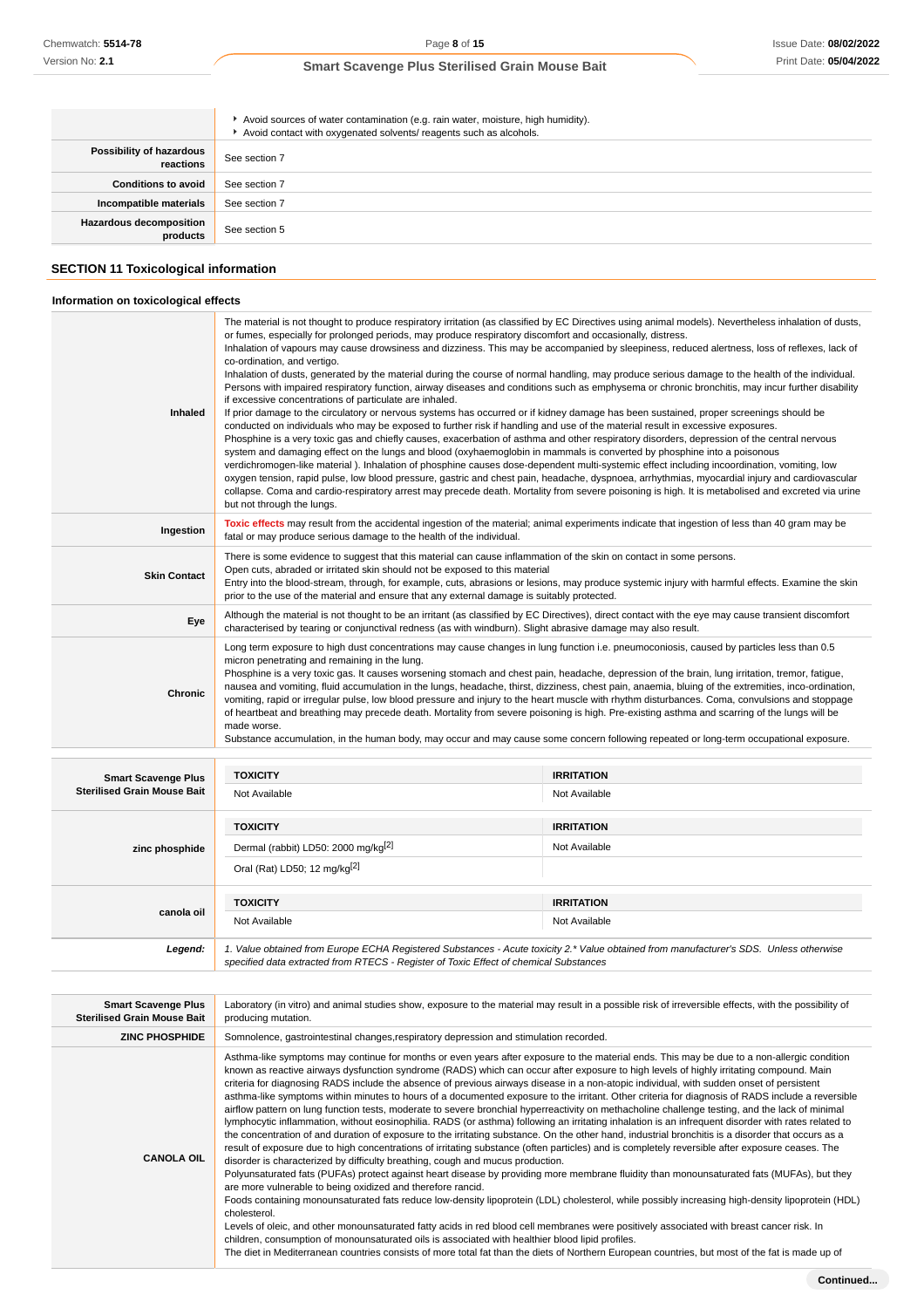monounsaturated fatty acids from olive oil and omega-3 fatty acids (PUFAs) from fish and vegetables, and very little saturated fat. For aliphatic fatty acids (and salts) Acute oral (gavage) toxicity: The acute oral LD50 values in rats for both were greater than >2000 mg/kg bw Clinical signs were generally associated with poor condition following administration of high doses (salivation, diarrhoea, staining, piloerection and lethargy).There were no adverse effects on body weight in any study In some studies, excess test substance and/or irritation in the gastrointestinal tract was observed at necropsy. Skin and eye irritation potential, with a few stated exceptions, is chain length dependent and decreases with increasing chain length According to several OECD test regimes the animal skin irritation studies indicate that the C6-10 aliphatic acids are severely irritating or corrosive, while the C12 aliphatic acid is irritating, and the C14-22 aliphatic acids generally are not irritating or mildly irritating. Human skin irritation studies using more realistic exposures (30-minute,1-hour or 24-hours) indicate that the aliphatic acids have sufficient, good or very good skin compatibility. Animal eye irritation studies indicate that among the aliphatic acids, the C8-12 aliphatic acids are irritating to the eye while the C14-22 aliphatic acids are not irritating. Eye irritation potential of the ammonium salts does not follow chain length dependence; the C18 ammonium salts are corrosive to the eyes. Dermal absorption: The in vitro penetration of C10, C12, C14, C16 and C18 fatty acids (as sodium salt solutions) through rat skin decreases with increasing chain length. At 86.73 ug C16/cm2 and 91.84 ug C18/cm2, about 0.23% and less than 0.1% of the C16 and C18 soap solutions is absorbed after 24 h exposure, respectively. Sensitisation: No sensitisation data were located. Repeat dose toxicity: Repeated dose oral (gavage or diet) exposure to aliphatic acids did not result in systemic toxicity with NOAELs greater than the limit dose of 1000 mg/kg bw. . **Mutagenicity** Aliphatic acids do not appear to be mutagenic or clastogenic in vitro or in vivo Carcinogenicity No data were located for carcinogenicity of aliphatic fatty acids. Reproductive toxicity No effects on fertility or on reproductive organs, or developmental effects were observed in studies on aliphatic acids and the NOAELs correspond to the maximum dose tested. The weight of evidence supports the lack of reproductive and developmental toxicity potential of the aliphatic acids category. Given the large number of substances in this category, their closely related chemical structure, expected trends in physical chemical properties, and similarity of toxicokinetic properties, both mammalian and aquatic endpoints were filled using read-across to the closest structural analogue, and selecting the most conservative supporting substance effect level. Structure-activity relationships are not evident for the mammalian toxicity endpoints.That is, the low mammalian toxicity of this category of substances limits the ability to discern structural effects on biological activity. Regardless, the closest structural analogue with the most conservative effect value was selected for read across. Irritation is observed for chain lengths up to a cut-off" at or near 12 carbons). Metabolism: The aliphatic acids share a common degradation pathway in which they are metabolized to acetyl-CoA or other key metabolites in all living systems. Common biological pathways result in structurally similar breakdown products, and are, together with the physico-chemical properties, responsible for similar environmental behavior and essentially identical hazard profiles with regard to human health. Differences in metabolism or biodegradability of even and odd numbered carbon chain compounds or saturated/ unsaturated compounds are not expected; even-and odd-numbered carbon chain compounds, and the saturated and unsaturated compounds are naturally occurring and are expected to be metabolized and biodegraded in the same manner. The acid and alkali salt forms of the homologous aliphatic acid are expected to have many similar physicochemical and toxicological properties when they become bioavailable; therefore,data read across is used for those instances where data are available for the acid form but not the salt, and vice versa. In the gastrointestinal tract, acids and bases are absorbed in the undissociated (non-ionised) form by simple diffusion or by facilitated diffusion. It is expected that both the acids and the salts will be present in (or converted to) the acid form in the stomach. This means that for both aliphatic acid or aliphatic acid salt,the same compounds eventually enter the small intestine, where equilibrium, as a result of increased pH, will shift towards dissociation (ionised form). Hence, the situation will be similar for compounds originating from acids and therefore no differences in uptake are anticipated Note that the saturation or unsaturation level is not a factor in the toxicity of these substances and is not a critical component of the read across process.. Toxicokinetics: The turnover of the [14C] surfactants in the rat showed that there was no significant difference in the rate or route of excretion of 14C given by intraperitoneal or subcutaneous administration. The main route of excretion was as 14CO2 in the expired air at 6 h after administration. The remaining material was incorporated in the body. Longer fatty acid chains are more readily incorporated than shorter chains. At ca. 1.55 and 1.64 mg/kg bw, 71% of the C16:0 and 56% of the C18:0 was incorporated and 21% and 38% was excreted as 14CO2, respectively. Glycidyl fatty acid esters (GEs), one of the main contaminants in processed oils, are mainly formed during the deodorisation step in the refining process of edible oils and therefore occur in almost all refined edible oils. GEs are potential carcinogens, due to the fact that they readily hydrolyze into the free form glycidol in the gastrointestinal tract, which has been found to induce tumours in various rat tissues. Therefore, significant effort has been devoted to inhibit and eliminate the formation of GEs GEs contain a common terminal epoxide group but exhibit different fatty acid compositions. This class of compounds has been reported in edible oils after overestimation of 3-monochloropropane-1,2-diol (3-MCPD) fatty acid esters analysed by an indirect method , 3-MCPD esters have been studied as food processing contaminants and are found in various food types and food ingredients, particularly in refined edible oils. 3-Monochloropropane-1,2-diol (3-MCPD) and 2-monochloropropane-1,3-diol (2-MCPD) are chlorinated derivatives of glycerol (1,2,3 propanetriol). 3- and 2-MCPD and their fatty acid esters are among non-volatile chloropropanols, Glycidol is associated with the formation and decomposition of 3- and 2-MCPD. It forms monoesters with fatty acids (GE) during the refining of vegetable oils. Chloropropanols are formed in HVP during the hydrochloric acid-mediated hydrolysis step of the manufacturing process. In food production, chloropropanols form from the reaction of endogenous or added chloride with glycerol or acylglycerol. Although harmful effects on humans and animals have not been demonstrated, the corresponding hydrolysates, 3-MCPD and glycidol, have been identified as rodent genotoxic carcinogens, ultimately resulting in the formation of kidney tumours (3-MCPD) and tumours at other tissue sites (glycidol). Therefore, 3-MCPD and glycidol have been categorised as ''possible human carcinogens (group 2B) and "probably carcinogenic to humans (group 2A), respectively, by the International Agency for Research on Cancer (IARC). Diacylglyceride (DAG) based oils produced by one company were banned from the global market due to "high levels" of GEs. Several reports have also suggested that a bidirectional transformation process may occur not only between glycidol and 3-MCPD but also their esterified forms in the presence of chloride ions. The transformation rate of glycidol to 3-MCPD was higher than that of 3-MCPD to glycidol under acidic conditions in the presence of chloride ion. Precursors of GEs in refined oils have been identified as partial acylglycerols, that is, DAGs and monoacylglycerides (MAGs); however, whether they also originate from triacylglycerides (TAGs) is still a topic of controversial debates. Several authors noted that pure TAGs were stable during

heat treatment (such as 235 deg C) for 3 h and were therefore not involved in the formation of GEs. However, experimental results have shown that small amounts of GEs are present in a heat-treated oil model consisting of almost 100% TAGs. The formation of GEs from TAGs can be attributed to the pyrolysis of TAGs to DAGs and MAGs. In contrast, 3-MCPD esters in refined oils can be obtained from TAG . Presently, the mechanism for the formation of GE intermediates and the relationship between GEs and 3-MCPD esters are still unknown.

A high consumption of oxidised polyunsaturated fatty acids (PUFAs), which are found in most types of vegetable oil, may increase the likelihood that postmenopausal women will develop breast cancer. Similar effect was observed on prostate cancer, but the study was performed on mice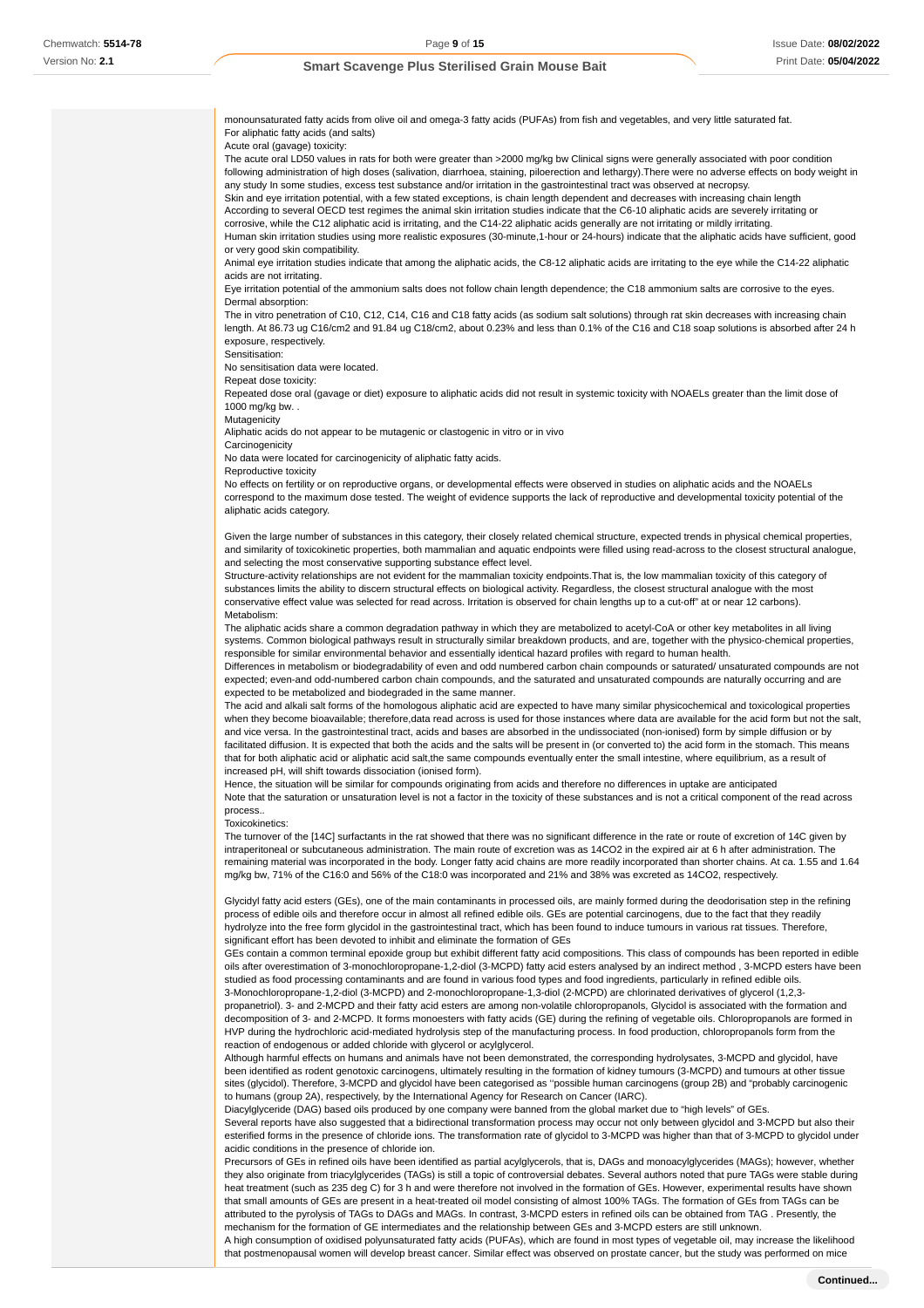Another "analysis suggested an inverse association between total polyunsaturated fatty acids and breast cancer risk, but individual polyunsaturated fatty acids behaved differently [from each other]. [...] a 20:2 derivative of linoleic acid [...] was inversely associated with the risk of breast cancer"

PUFAs are prone to spontaneous oxidation/ peroxidation. The feeding of lipid oxidation products and oxidised fats has been reported to cause adverse biological effects on laboratory animals, including growth retardation, teratogenicity, tissue damage and increased liver and kidney weights, as well as cellular damage to the testes and epididymes, increased peroxidation of membrane and tissue lipids and induction of cytochrome P450 activities in the colon and liver.

The propensity for PUFAs to oxidise leads to the generation of free radicals and eventually to rancidity.

Culinary oils, when heated, undergo important chemical reaction involving self-sustaining, free radical-mediated oxidative deterioration of PUFAs. Such by-products may be cytotoxic, mutagenic, reproductive toxins and may produce chronic disease. Samples of repeatedly used oils collected from fast-food retail outlets and restaurants have confirmed the production of aldehydic lipid oxidation products (LOPs) at levels exceeding 10 exp-2 moles per kilogram (mol/kg) during "on-site" frying episodes. Volatile emissions from heated culinary oils used in Chinese-style cooking are mutagenic; exposure to such indoor air pollution may render humans more susceptible to contracting lung or further cancers, together with rhinitis and diminished lung function. The high temperatures used in standard (especially Chinese) frying result in fumes that are rich in volatile LOPs, including acrolein.

The end products of lipid peroxidation are reactive aldehydes, such as malondialdehyde (MDA) and 4-hydroxynonenal (HNE), the second one being known also as "second messenger of free radicals" and major bioactive marker of lipid peroxidation, due to its numerous biological activities resembling activities of reactive oxygen species. end-products of lipid peroxidation may be mutagenic and carcinogenic malondialdehyde reacts with deoxyadenosine and deoxyguanosine in DNA, forming DNA adducts. Malondialdehyde produces mutagenic effects in several bioassays.

Side products of lipid peroxidation can also exert toxic effects, even at sites distant from the primary oxidation site. Such products (typically malondialdehyde and a large group of hydroxyalkenals - alpha-beta-unsaturated aldehydes) may interact with protein thiols (producing intermolecular cross-links) and, as a result produce functional impairment to enzyme systems, receptors and structural proteins. Aldehydes may also inhibit protein biosynthesis and increase osmotic fragility of lysosymes (releasing hydrolytic enzymes) and other subcellular organelles. They may also react with nucleic acids.

The toxicity of lipid hydroperoxides to animals is best illustrated by the lethal phenotype of glutathione peroxidase 4 (GPX4) knockout mice. These animals do not survive past embryonic day 8, indicating that the removal of lipid hydroperoxides is essential for mammalian life. Peroxidised linoleic acid applied to the shaved skin of guinea pigs, in a patch test experiment, produced necrosis and bleeding. When the abdominal skin of guinea pig was patched for 8 days with a cream containing 25 nmol (in terms of malondialdehyde) of lipid peroxides per gram, a thickening of the epidermis was found

Lipid peroxidation in cellular membranes may produce several morphological alterations resulting, for example, in membrane aggregation, deformation or breakage. This may result in the release of hydrolytic enzymes which in turn may degrade functional macromolecules and cause secondary damage. In addition membrane-bound enzyme systems may be disrupted.

Epoxidation of double bonds is a common bioactivation pathway for alkenes. The allylic epoxides formed were found to be sensitizing. Research has shown that conjugated dienes in or in conjunction with a six-membered ring are prohaptens, while related dienes containing isolated double bonds or an acrylic conjugated diene were weak or non-sensitising.

For polyunsaturated fatty acids and oils (triglycerides):

Animal studies have shown a link between polyunsaturated fat and the incidence of tumours, which increased with increasing intake of polyunsaturated fats. This may be partly due to the propensity for polyunsaturated fats to oxidize, leading to generation of free radicals. Research evidence shows that consuming high amounts of polyunsaturated fat may increase the risk of cancer spreading.

Culinary oils, when heated, leads to self-sustaining oxidation f polyunsaturated fatty acids (PUFAs), which may produce oxidation products that are toxic to the cell and reproduction and which may cause mutations and chronic disease.

Samples of repeatedly used oils collected from fast-food retail outlets and restaurants have confirmed the production of aldehydic lipid oxidation products (LOPs) during frying. Volatile emissions from heated culinary oils used in Chinese-style cooking may cause mutations; exposure to such indoor air pollution may make humans more susceptible to contracting lung or other cancers, together with inflammation of the nose, and reduced lung function. The high temperatures used in standard (especially Chinese) frying result in fumes that are rich in volatile LOPs, including acrolein. Shallow frying appears to generate more LOPs than deep frying.

Birth defects: Animal testing shows that LOPs increase the rate of birth defects, whether or not the mother had diabetes. Further investigation reveals that safflower oil subjected to high temperatures markedly increased its propensity to increase birth defects. Further adverse health effects of LOPs in the diet: Animal testing shows that other documented effects of LOPs include peptic ulcer and high

# blood pressure.

Atherosclerosis: Investigations have revealed that LOPs derived from the diet can accelerate all three stages of the development of atherosclerosis, including endothelial injury, accumulation of plaque, and thrombosis.

Mutation- and cancer-causing potential: Since they are powerful alkylating agents, alpha,beta-unsaturated aldehydes can covalently modify DNA base units and therefore cause mutations. These LOPs can inactivate DNA replicating systems, a process that can increase the extent of DNA damage.

Malondialdehyde (MDA) is also generated by thermally stressing culinary oils, although at lower concentrations than alpha,beta-unsaturated aldehydes. MDA and other aldehydes arising from lipid peroxidation (especially acrolein) present a serious cancer hazard.

The most obvious solution to the generation of LOPs in culinary oils during frying is to avoid consuming food in PUFA-rich oils as much as possible. Consumers and those involved in the fast-food industry could employ culinary oils of only a low PUFA content, or monounsaturated fatty acids (MUFA) such as canola or olive oil, or coconut oils (a saturated fatty acid).

Acrylamide (which can exert toxic effects on the nervous system and fertility, and may also cause cancer) can be generated when asparagines-rich foods are deep-fried in PUFA-rich oils.

For triglycerides:

Carboxylic acid esters will undergo enzymatic hydrolysis by ubiquitously expressed GI esterases. The rate of hydrolysis is dependant on the structure of the ester, and may therefore be rapid or rather slow. Thus, due to hydrolysis, predictions on oral absorption based on the physicochemical characteristics of the intact parent substance alone may no longer apply.

When considering the hydrolysis product glycerol, absorption is favoured based on passive and active absorption of glycerol. The Cosmetic Ingredient Review (CIR) Expert Panel has issued three final reports on the safety of 25 triglycerides, i.e., fatty acid triesters of glycerin

High purity is needed for the triglycerides. Previously the Panel published a final report on a diglycerides, and concluded that the ingredients in the diglyceride family are safe in the present practices of use and concentration provided the content of 1,2-diesters is not high enough to induce epidermal hyperplasia. The Panel discussed that there was an increased level of concern because of data regarding the induction of protein kinase C (PKC) and the tumor promotion potential of 1,2-diacylglycerols. The Panel noted that, nominally, glyceryl-1,3-diesters contain

1,2-diesters, raising the concern that 1,2-diesters could potentially induce hyperplasia. The Panel did note that these compounds are more likely to cause these effects when the fatty acid chain length is <=14 carbons, when one fatty acid is saturated and one is not, and when given at high doses, repeatedly. Although minimal percutaneous absorption of triolein has been demonstrated in vivo using guinea pigs (but not hairless mice) and in vitro using full-thickness skin from hairless mice, the Expert Panel recognizes that, reportedly, triolein and tricaprylin can enhance the skin penetration of other chemicals, and recommends that care should be exercised in using these and other glyceryl triesters in cosmetic products. The Panel acknowledged that some of the triglycerides may be formed from plant-derived or animal-derived constituents. The Panel thus

expressed concern regarding pesticide residues and heavy metals that may be present in botanical ingredients. They stressed that the cosmetics industry should continue to use the necessary procedures to sufficiently limit amounts of such impurities in an ingredient before blending them into cosmetic formulations. Additionally, the Panel considered the risks inherent in using animal-derived ingredients, namely the transmission of infectious agents. Although tallow may be used in the manufacture of glyceryl tallowate and is clearly animal-derived, the Panel notes that tallow is highly processed, and tallow derivatives even more so. The Panel agrees with determinations by the U.S. FDA that tallow derivatives are not risk materials for transmission of infectious agents.

Finally, the Panel discussed the issue of incidental inhalation exposure, as some of the triglycerides are used in cosmetic sprays and could possibly be inhaled. For example, triethylhexanoin and triisostearin are reported to be used at maximum concentrations of 36% and 30%,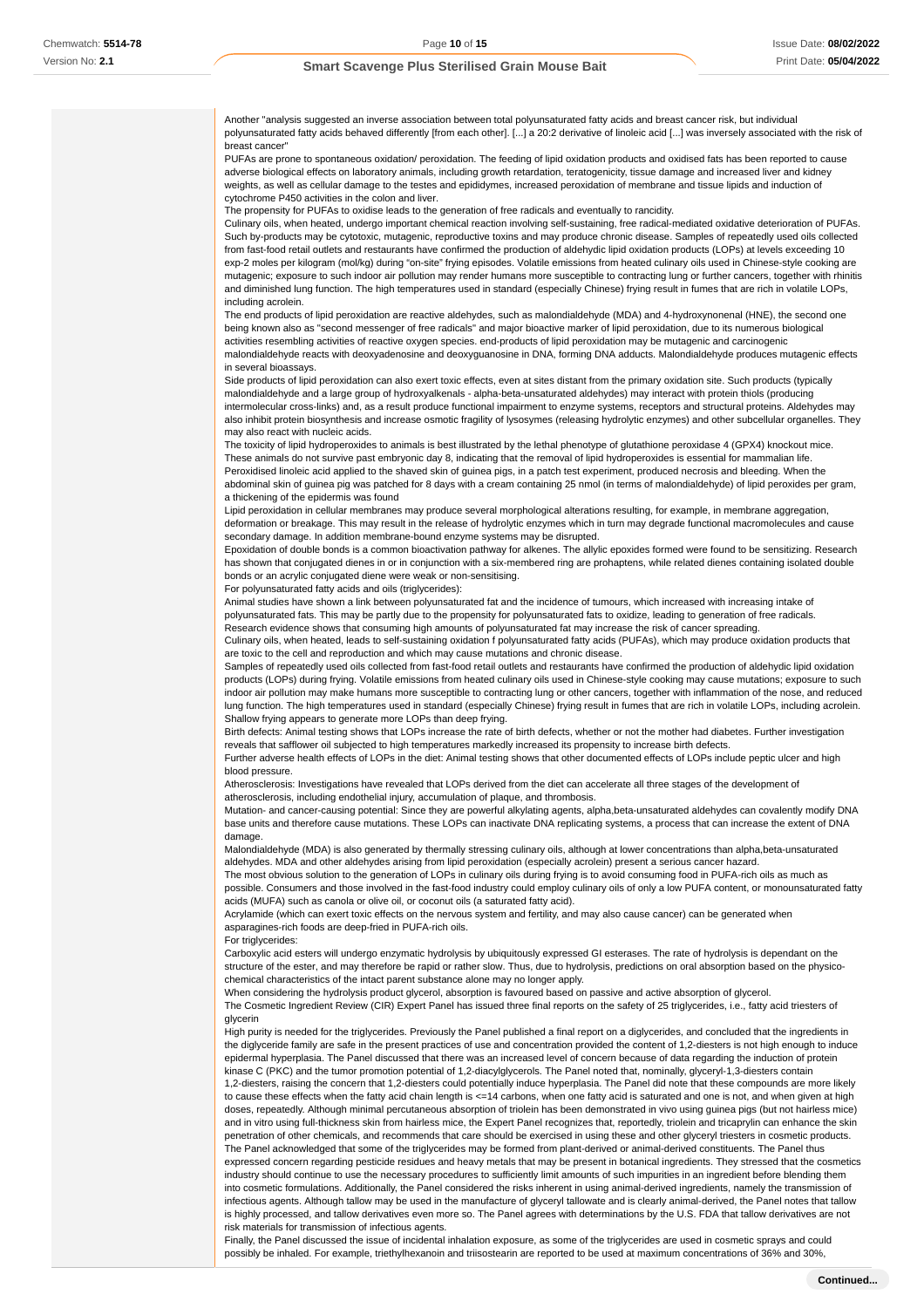|                                                                                  | droplets/particles would not be respirable to any appreciable amount. Furthermore, droplets/particles deposited in the nasopharyngeal or<br>bronchial regions of the respiratory tract present no toxicological concerns based on the chemical and biological properties of these ingredients.<br>Coupled with the small actual exposure in the breathing zone and the concentrations at which the ingredients are used, the available information<br>indicates that incidental inhalation would not be a significant route of exposure that might lead to local respiratory or systemic effects<br>Cosmetic Ingredient Review (CIR): Amended Safety Assessment of Triglycerides as Used in Cosmetics August 2017<br>Glyceryl triesters are also known as triglycerides; ingested triglycerides are metabolized to monoglycerides, free fatty acids, and glycerol, all of<br>which are absorbed in the intestinal mucosa and undergo further metabolism. Dermal absorption of Triolein in mice was nil; the oil remained at<br>the application site. Only slight absorption was seen in guinea pig skin. Tricaprylin and other glyceryl triesters have been shown to increase the<br>skin penetration of drugs. Little or no acute, subchronic, or chronic oral toxicity was seen in animal studies unless levels approached a significant<br>percentage of caloric intake. Subcutaneous injections of Tricaprylin in rats over a period of 5 weeks caused a granulomatous reaction<br>characterized by oil deposits surrounded by macrophages. Dermal application was not associated with significant irritation in rabbit skin. Ocular<br>exposures were, at most, mildly irritating to rabbit eyes. No evidence of sensitization or photosensitization was seen in a guinea pig maximization<br>test. Most of the genotoxicity test systems were negative. Tricaprylin, Trioctanoin, and Triolein have historically been used as vehicles in<br>carcinogenicity testing of other chemicals. In one study, subcutaneous injection of Tricaprylin in newborn mice produced more tumors in lymphoid<br>tissue than were seen in untreated animals, whereas neither subcutaneous or intraperitoneal injection in 4- to 6-week-old female mice produced<br>any tumors in another study. Trioctanoin injected subcutaneously in hamsters produced no tumors. Trioctanoin injected intraperitoneally in<br>pregnant rats was associated with an increase in mammary tumors in the offspring compared to that seen in offspring of untreated animals, but<br>similar studies in pregnant hamsters and rabbits showed no tumors in the offspring. One study of Triolein injected subcutaneously in rats showed<br>no tumors at the injection site. As part of an effort to evaluate vehicles used in carcinogenicity studies, the National Toxicology Program<br>conducted a 2-year carcinogenicity study in rats given Tricaprylin by gavage. This treatment was associated with a statistically significant<br>dose-related increase in pancreatic acinar cell hyperplasia and adenoma, but there were no acinar carcinomas, the incidence of mononuclear<br>leukemia was less, and nephropathy findings were reduced, all compared to corn oil controls. Overall, the study concluded that Tricaprylin did not<br>offer significant advantages over corn oil as vehicles in carcinogenicity studies. Trilaurin was found to inhibit the formation of neoplasms initiated<br>by dimethylbenzanthracene (DMBA) and promoted by croton oil. Tricaprylin was not teratogenic in mice or rats, but some reproductive effects<br>were seen in rabbits. A low level of fetal eye abnormalities and a small percentage of abnormal sperm were reported in mice injected with<br>Trioctanoin as a vehicle control. Clinical tests of Trilaurin at 36.3% in a commercial product applied to the skin produced no irritation reactions.<br>Trilaurin, Tristearin, and Tribehenin at 40%, 1.68%, and 0.38%, respectively, in commercial products were also negative in repeated-insult patch<br>tests. Tristearin at 0.32% in a commercial product induced transient, mild to moderate, ocular irritation after instillation into the eyes of human<br>subjects. Based on the enhancement of penetration of other chemicals by skin treatment with glyceryl triesters, it is recommended that care be<br>exercised in using them in cosmetic products.<br>Cosmetic Ingredient Review (CIR) Expert Panel: Final Report on the Safety Assessment of Trilaurin etc: Int J Toxicol, 20 Suppl 4, 61-94 2001<br>The material may be irritating to the eye, with prolonged contact causing inflammation. Repeated or prolonged exposure to irritants may produce<br>conjunctivitis.<br>The material may cause skin irritation after prolonged or repeated exposure and may produce on contact skin redness, swelling, the production of<br>vesicles, scaling and thickening of the skin.<br>For group E aliphatic esters (polyol esters):<br>The polyol esters, including trimethylolpropane (TMP). Pentaerythritol (PE) and dipentaerythritol (diPE) are unique in their chemical<br>characteristics since they lack beta-tertiary hydrogen atoms, thus leading to stability against oxidation and elimination. Therefore their esters with<br>C5-C10 fatty acids have applications as artificial lubricants. Because of their stability at high temperatures, they are also used in high temperature<br>applications such as industrial oven chain oils, high temperature greases, fire resistant transformer coolants and turbine engines.<br>Polyol esters that are extensively esterified also have greater polarity, less volatility and enhanced lubricating properties.<br>Acute toxicity: Animal studies show relatively low toxicity by swallowing. These esters are hydrolysed in the gastrointestinal tract, and studies<br>have not shown evidence of these accumulating in body tissues. Acute toxicity by skin contact was also found to be low.<br>Repeat dose toxicity: According to animal testing, polyol esters show a low level of toxicity following repeated application, either by swallowing or<br>by skin contact.<br>Reproductive and developmental toxicity: This group should not produce profound reproductive effects in animals.<br>Genetic toxicity: Tests have shown this group to be inactive. It is unlikely that these substances cause mutations.<br>Cancer-causing potential: No association between this group of substances and cancer.<br>×<br>Carcinogenicity<br>×<br><b>Reproductivity</b> |                                 |   |  |  |
|----------------------------------------------------------------------------------|------------------------------------------------------------------------------------------------------------------------------------------------------------------------------------------------------------------------------------------------------------------------------------------------------------------------------------------------------------------------------------------------------------------------------------------------------------------------------------------------------------------------------------------------------------------------------------------------------------------------------------------------------------------------------------------------------------------------------------------------------------------------------------------------------------------------------------------------------------------------------------------------------------------------------------------------------------------------------------------------------------------------------------------------------------------------------------------------------------------------------------------------------------------------------------------------------------------------------------------------------------------------------------------------------------------------------------------------------------------------------------------------------------------------------------------------------------------------------------------------------------------------------------------------------------------------------------------------------------------------------------------------------------------------------------------------------------------------------------------------------------------------------------------------------------------------------------------------------------------------------------------------------------------------------------------------------------------------------------------------------------------------------------------------------------------------------------------------------------------------------------------------------------------------------------------------------------------------------------------------------------------------------------------------------------------------------------------------------------------------------------------------------------------------------------------------------------------------------------------------------------------------------------------------------------------------------------------------------------------------------------------------------------------------------------------------------------------------------------------------------------------------------------------------------------------------------------------------------------------------------------------------------------------------------------------------------------------------------------------------------------------------------------------------------------------------------------------------------------------------------------------------------------------------------------------------------------------------------------------------------------------------------------------------------------------------------------------------------------------------------------------------------------------------------------------------------------------------------------------------------------------------------------------------------------------------------------------------------------------------------------------------------------------------------------------------------------------------------------------------------------------------------------------------------------------------------------------------------------------------------------------------------------------------------------------------------------------------------------------------------------------------------------------------------------------------------------------------------------------------------------------------------------------------------------------------------------------------------------------------------------------------------------------------------------------------------------------------------------------------------------------------------------------------------------------------------------------------------------------------------------------------------------------------------------------------------------------------------------------------------------------------------------------------------------------------------------------------------------------------------------------------------------------------------------------------------------------------------------------------------------------------------------------------------------------------------------------------------------------------------------------------------------------------------------------------------------------------------------------------------------------------------------------------------------------------------------------------------------------------------------------------------------------------------------------------------------------------------------------------------------------------------------------------------------------------------------------------------------------------------------------------------------------------------------------------------------------------------------------------------------------------------------------------------------------------------------------------------------------------------------------------------------------------------------------------------------------------------------------------------------------------------------------------------------------------------------------------------------------------------------------------------------------------------------------------------------------------------------------------------------------------------------------------------------------------------------------------------------------------------------------------------------------------------------------------------------------------------------------------------------------------------------------------------------------------------------------------------------------------------------------------------------------------------------------------------------------------------------------|---------------------------------|---|--|--|
| <b>Smart Scavenge Plus</b><br>Sterilised Grain Mouse Bait &<br><b>CANOLA OIL</b> | No significant acute toxicological data identified in literature search.                                                                                                                                                                                                                                                                                                                                                                                                                                                                                                                                                                                                                                                                                                                                                                                                                                                                                                                                                                                                                                                                                                                                                                                                                                                                                                                                                                                                                                                                                                                                                                                                                                                                                                                                                                                                                                                                                                                                                                                                                                                                                                                                                                                                                                                                                                                                                                                                                                                                                                                                                                                                                                                                                                                                                                                                                                                                                                                                                                                                                                                                                                                                                                                                                                                                                                                                                                                                                                                                                                                                                                                                                                                                                                                                                                                                                                                                                                                                                                                                                                                                                                                                                                                                                                                                                                                                                                                                                                                                                                                                                                                                                                                                                                                                                                                                                                                                                                                                                                                                                                                                                                                                                                                                                                                                                                                                                                                                                                                                                                                                                                                                                                                                                                                                                                                                                                                                                                                                                                                                                                                                                                                                                                                                                                                                                                                                                                                                                                                                                                                                         |                                 |   |  |  |
| <b>Acute Toxicity</b>                                                            | ✔                                                                                                                                                                                                                                                                                                                                                                                                                                                                                                                                                                                                                                                                                                                                                                                                                                                                                                                                                                                                                                                                                                                                                                                                                                                                                                                                                                                                                                                                                                                                                                                                                                                                                                                                                                                                                                                                                                                                                                                                                                                                                                                                                                                                                                                                                                                                                                                                                                                                                                                                                                                                                                                                                                                                                                                                                                                                                                                                                                                                                                                                                                                                                                                                                                                                                                                                                                                                                                                                                                                                                                                                                                                                                                                                                                                                                                                                                                                                                                                                                                                                                                                                                                                                                                                                                                                                                                                                                                                                                                                                                                                                                                                                                                                                                                                                                                                                                                                                                                                                                                                                                                                                                                                                                                                                                                                                                                                                                                                                                                                                                                                                                                                                                                                                                                                                                                                                                                                                                                                                                                                                                                                                                                                                                                                                                                                                                                                                                                                                                                                                                                                                                |                                 |   |  |  |
| <b>Skin Irritation/Corrosion</b>                                                 | ×                                                                                                                                                                                                                                                                                                                                                                                                                                                                                                                                                                                                                                                                                                                                                                                                                                                                                                                                                                                                                                                                                                                                                                                                                                                                                                                                                                                                                                                                                                                                                                                                                                                                                                                                                                                                                                                                                                                                                                                                                                                                                                                                                                                                                                                                                                                                                                                                                                                                                                                                                                                                                                                                                                                                                                                                                                                                                                                                                                                                                                                                                                                                                                                                                                                                                                                                                                                                                                                                                                                                                                                                                                                                                                                                                                                                                                                                                                                                                                                                                                                                                                                                                                                                                                                                                                                                                                                                                                                                                                                                                                                                                                                                                                                                                                                                                                                                                                                                                                                                                                                                                                                                                                                                                                                                                                                                                                                                                                                                                                                                                                                                                                                                                                                                                                                                                                                                                                                                                                                                                                                                                                                                                                                                                                                                                                                                                                                                                                                                                                                                                                                                                |                                 |   |  |  |
| <b>Serious Eye Damage/Irritation</b>                                             | ×                                                                                                                                                                                                                                                                                                                                                                                                                                                                                                                                                                                                                                                                                                                                                                                                                                                                                                                                                                                                                                                                                                                                                                                                                                                                                                                                                                                                                                                                                                                                                                                                                                                                                                                                                                                                                                                                                                                                                                                                                                                                                                                                                                                                                                                                                                                                                                                                                                                                                                                                                                                                                                                                                                                                                                                                                                                                                                                                                                                                                                                                                                                                                                                                                                                                                                                                                                                                                                                                                                                                                                                                                                                                                                                                                                                                                                                                                                                                                                                                                                                                                                                                                                                                                                                                                                                                                                                                                                                                                                                                                                                                                                                                                                                                                                                                                                                                                                                                                                                                                                                                                                                                                                                                                                                                                                                                                                                                                                                                                                                                                                                                                                                                                                                                                                                                                                                                                                                                                                                                                                                                                                                                                                                                                                                                                                                                                                                                                                                                                                                                                                                                                | <b>STOT - Single Exposure</b>   | × |  |  |
| <b>Respiratory or Skin</b>                                                       | ×                                                                                                                                                                                                                                                                                                                                                                                                                                                                                                                                                                                                                                                                                                                                                                                                                                                                                                                                                                                                                                                                                                                                                                                                                                                                                                                                                                                                                                                                                                                                                                                                                                                                                                                                                                                                                                                                                                                                                                                                                                                                                                                                                                                                                                                                                                                                                                                                                                                                                                                                                                                                                                                                                                                                                                                                                                                                                                                                                                                                                                                                                                                                                                                                                                                                                                                                                                                                                                                                                                                                                                                                                                                                                                                                                                                                                                                                                                                                                                                                                                                                                                                                                                                                                                                                                                                                                                                                                                                                                                                                                                                                                                                                                                                                                                                                                                                                                                                                                                                                                                                                                                                                                                                                                                                                                                                                                                                                                                                                                                                                                                                                                                                                                                                                                                                                                                                                                                                                                                                                                                                                                                                                                                                                                                                                                                                                                                                                                                                                                                                                                                                                                |                                 | × |  |  |
| sensitisation                                                                    |                                                                                                                                                                                                                                                                                                                                                                                                                                                                                                                                                                                                                                                                                                                                                                                                                                                                                                                                                                                                                                                                                                                                                                                                                                                                                                                                                                                                                                                                                                                                                                                                                                                                                                                                                                                                                                                                                                                                                                                                                                                                                                                                                                                                                                                                                                                                                                                                                                                                                                                                                                                                                                                                                                                                                                                                                                                                                                                                                                                                                                                                                                                                                                                                                                                                                                                                                                                                                                                                                                                                                                                                                                                                                                                                                                                                                                                                                                                                                                                                                                                                                                                                                                                                                                                                                                                                                                                                                                                                                                                                                                                                                                                                                                                                                                                                                                                                                                                                                                                                                                                                                                                                                                                                                                                                                                                                                                                                                                                                                                                                                                                                                                                                                                                                                                                                                                                                                                                                                                                                                                                                                                                                                                                                                                                                                                                                                                                                                                                                                                                                                                                                                  | <b>STOT - Repeated Exposure</b> |   |  |  |
| <b>Mutagenicity</b>                                                              | ×                                                                                                                                                                                                                                                                                                                                                                                                                                                                                                                                                                                                                                                                                                                                                                                                                                                                                                                                                                                                                                                                                                                                                                                                                                                                                                                                                                                                                                                                                                                                                                                                                                                                                                                                                                                                                                                                                                                                                                                                                                                                                                                                                                                                                                                                                                                                                                                                                                                                                                                                                                                                                                                                                                                                                                                                                                                                                                                                                                                                                                                                                                                                                                                                                                                                                                                                                                                                                                                                                                                                                                                                                                                                                                                                                                                                                                                                                                                                                                                                                                                                                                                                                                                                                                                                                                                                                                                                                                                                                                                                                                                                                                                                                                                                                                                                                                                                                                                                                                                                                                                                                                                                                                                                                                                                                                                                                                                                                                                                                                                                                                                                                                                                                                                                                                                                                                                                                                                                                                                                                                                                                                                                                                                                                                                                                                                                                                                                                                                                                                                                                                                                                | <b>Aspiration Hazard</b>        | × |  |  |

# **SECTION 12 Ecological information**

| <b>Smart Scavenge Plus</b><br><b>Sterilised Grain Mouse Bait</b> | <b>Endpoint</b>                                                                                                                                                                                                                                                                                                                | <b>Test Duration (hr)</b> | <b>Species</b> | Value            | <b>Source</b>    |
|------------------------------------------------------------------|--------------------------------------------------------------------------------------------------------------------------------------------------------------------------------------------------------------------------------------------------------------------------------------------------------------------------------|---------------------------|----------------|------------------|------------------|
|                                                                  | Not<br>Available                                                                                                                                                                                                                                                                                                               | Not Available             | Not Available  | Not<br>Available | Not<br>Available |
|                                                                  | <b>Endpoint</b>                                                                                                                                                                                                                                                                                                                | <b>Test Duration (hr)</b> | <b>Species</b> | Value            | Source           |
| zinc phosphide                                                   | Not<br>Available                                                                                                                                                                                                                                                                                                               | Not Available             | Not Available  | Not<br>Available | Not<br>Available |
|                                                                  | <b>Endpoint</b>                                                                                                                                                                                                                                                                                                                | <b>Test Duration (hr)</b> | <b>Species</b> | Value            | Source           |
| canola oil                                                       | Not<br>Available                                                                                                                                                                                                                                                                                                               | Not Available             | Not Available  | Not<br>Available | Not<br>Available |
| Legend:                                                          | Extracted from 1. IUCLID Toxicity Data 2. Europe ECHA Registered Substances - Ecotoxicological Information - Aquatic Toxicity 4. US EPA,<br>Ecotox database - Aquatic Toxicity Data 5. ECETOC Aquatic Hazard Assessment Data 6. NITE (Japan) - Bioconcentration Data 7. METI (Japan)<br>- Bioconcentration Data 8. Vendor Data |                           |                |                  |                  |

**Legend:**  $\mathbf{X}$  – Data either not available or does not fill the criteria for classification

– Data available to make classification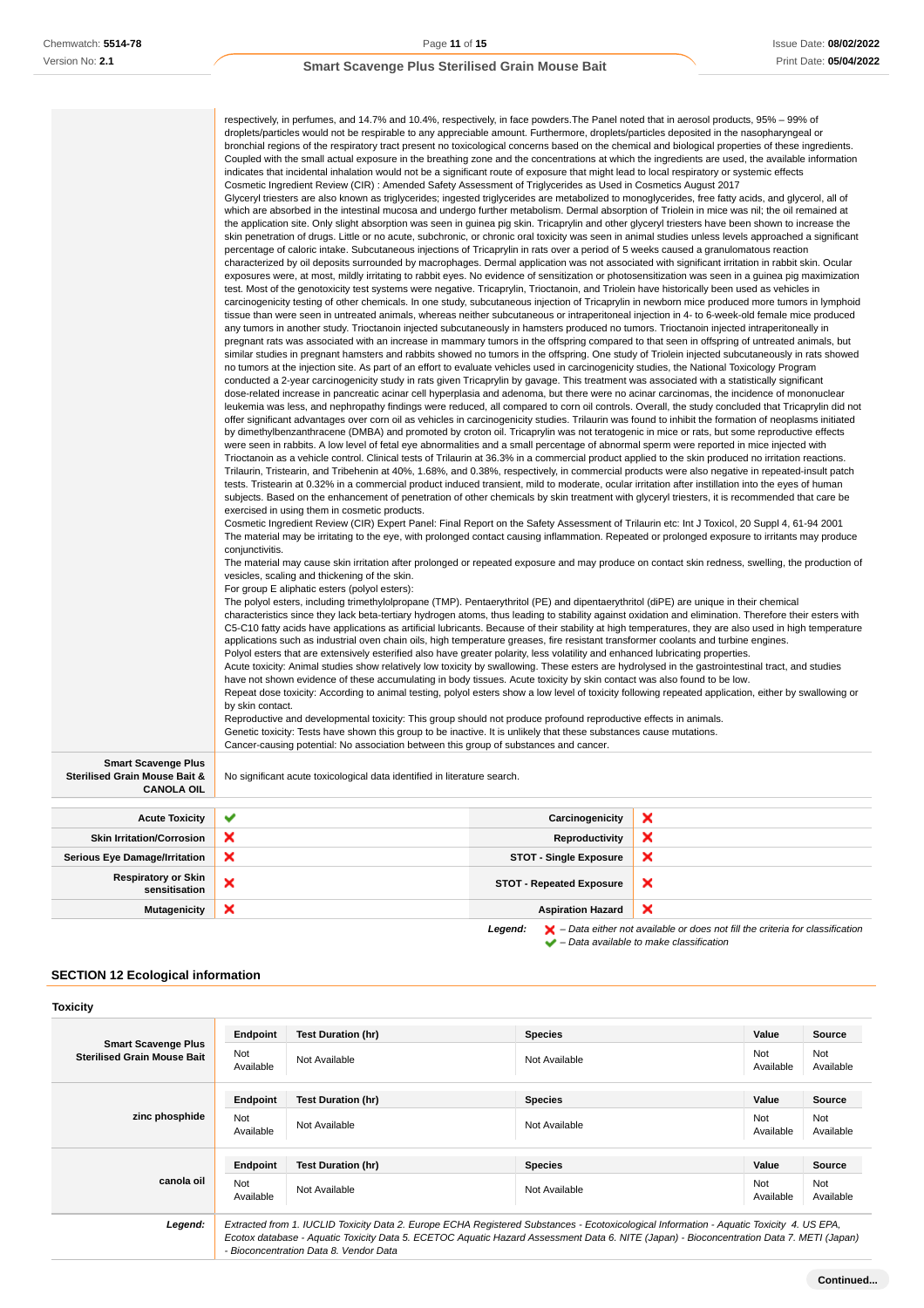Very toxic to aquatic organisms, may cause long-term adverse effects in the aquatic environment.

Do NOT allow product to come in contact with surface waters or to intertidal areas below the mean high water mark. Do not contaminate water when cleaning equipment or disposing of equipment wash-waters.

Wastes resulting from use of the product must be disposed of on site or at approved waste sites.

For Phosphine: Henry's law constant (H) of 0.09 atm m3/mol (estimated).

Atmospheric Fate: The most important process for the loss of phosphine in the atmosphere is most likely its reaction with hydroxyl radicals. The estimated lifetime of phosphine in the troposphere is <1 day. Phosphine will oxidize rapidly under influence of radiation and UV light; however, it can persist in the atmosphere. Ultraviolet light can also induce phosphine to form phosphenium ions (PH2).

Aquatic Fate: Volatilization is expected to be the most important loss process for phosphine in water. Phosphine either oxidizes or volatilizes rapidly from water. Phosphine is very unstable in water and oxidizes even under low oxygen conditions. The oxidation products are diphosphine, phosphorus, hypophosphorus acid, phosphorus acid, and phosphoric acid. Only a small fraction of phosphine forms phosphates during the oxidation process.

Terrestrial Fate: The rate of adsorption increased with decreasing moisture content and increasing organic soil content. Sorption in soil can occur by both physical (reversible sorption) and chemical sorption (irreversible sorption) processes and the chemisorption process is higher in soils with low organic matter and high mineral. Volatilization from soil may be the most important process by which phosphine is lost from soil when chemisorption is not occurring.

Ecotoxicity: Phosphine is highly toxic to aquatic life. Oxidation to phosphate is likely in biological systems with no suggestion of bioaccumulation or biomagnification. Toxicity of phosphine to one or two day old pupae of red flower beetles was increased by atmospheric CO2. Phosphine is extremely toxic to frogs. Phosphine effected the growth of Baccillus subtilis at 2.7 mg/L.

For Phosphate: The principal problems of phosphate contamination of the environment relates to eutrophication processes in lakes and ponds. Phosphorus is an essential plant nutrient and is usually the limiting nutrient for blue-green algae.

Aquatic Fate: Lakes overloaded with phosphates is the primary catalyst for the rapid growth of algae in surface waters. Planktonic algae cause turbidity and flotation films. Shore algae cause ugly muddying, films and damage to reeds. Decay of these algae causes oxygen depletion in the deep water and shallow water near the shore. The process is self-perpetuating because an anoxic condition at the sediment/water interface causes the release of more adsorbed phosphates from the sediment. The growth of algae produces undesirable effects on the treatment of water for drinking purposes, on fisheries, and on the use of lakes for recreational purposes. **DO NOT** discharge into sewer or waterways.

#### **Persistence and degradability**

| Ingredient | Persistence: Water/Soil               | Persistence: Air                      |
|------------|---------------------------------------|---------------------------------------|
|            | No Data available for all ingredients | No Data available for all ingredients |
|            |                                       |                                       |

| <b>Bioaccumulative potential</b> |                                       |
|----------------------------------|---------------------------------------|
| Ingredient                       | <b>Bioaccumulation</b>                |
|                                  | No Data available for all ingredients |
|                                  |                                       |
| <b>Mobility in soil</b>          |                                       |
| Ingredient                       | Mobility                              |
|                                  | No Data available for all ingredients |

### **SECTION 13 Disposal considerations**

| Waste treatment methods      |                                                                                                                                                                                                                                                                                                                                                                                                                                                                                                                                                                                                                                                                                                                                                                                                                                                                                                                                                                                                                                                                                                                                                                                                                                                                                                                                                                                                                                                                                                                                                                                                                  |
|------------------------------|------------------------------------------------------------------------------------------------------------------------------------------------------------------------------------------------------------------------------------------------------------------------------------------------------------------------------------------------------------------------------------------------------------------------------------------------------------------------------------------------------------------------------------------------------------------------------------------------------------------------------------------------------------------------------------------------------------------------------------------------------------------------------------------------------------------------------------------------------------------------------------------------------------------------------------------------------------------------------------------------------------------------------------------------------------------------------------------------------------------------------------------------------------------------------------------------------------------------------------------------------------------------------------------------------------------------------------------------------------------------------------------------------------------------------------------------------------------------------------------------------------------------------------------------------------------------------------------------------------------|
| Product / Packaging disposal | Containers may still present a chemical hazard/ danger when empty.<br>Return to supplier for reuse/ recycling if possible.<br>Otherwise:<br>If container can not be cleaned sufficiently well to ensure that residuals do not remain or if the container cannot be used to store the same<br>product, then puncture containers, to prevent re-use, and bury at an authorised landfill.<br>▶ Where possible retain label warnings and SDS and observe all notices pertaining to the product.<br>Legislation addressing waste disposal requirements may differ by country, state and/ or territory. Each user must refer to laws operating in their<br>area. In some areas, certain wastes must be tracked.<br>A Hierarchy of Controls seems to be common - the user should investigate:<br>Reduction<br>Reuse<br>▶ Recycling<br>Disposal (if all else fails)<br>This material may be recycled if unused, or if it has not been contaminated so as to make it unsuitable for its intended use. Shelf life<br>considerations should also be applied in making decisions of this type. Note that properties of a material may change in use, and recycling or<br>reuse may not always be appropriate. In most instances the supplier of the material should be consulted.<br>DO NOT allow wash water from cleaning or process equipment to enter drains.<br>It may be necessary to collect all wash water for treatment before disposal.<br>In all cases disposal to sewer may be subject to local laws and regulations and these should be considered first.<br>• Where in doubt contact the responsible authority. |

### **SECTION 14 Transport information**

| <b>Labels Required</b>  |    |
|-------------------------|----|
|                         |    |
| <b>Marine Pollutant</b> |    |
| <b>HAZCHEM</b>          | 4W |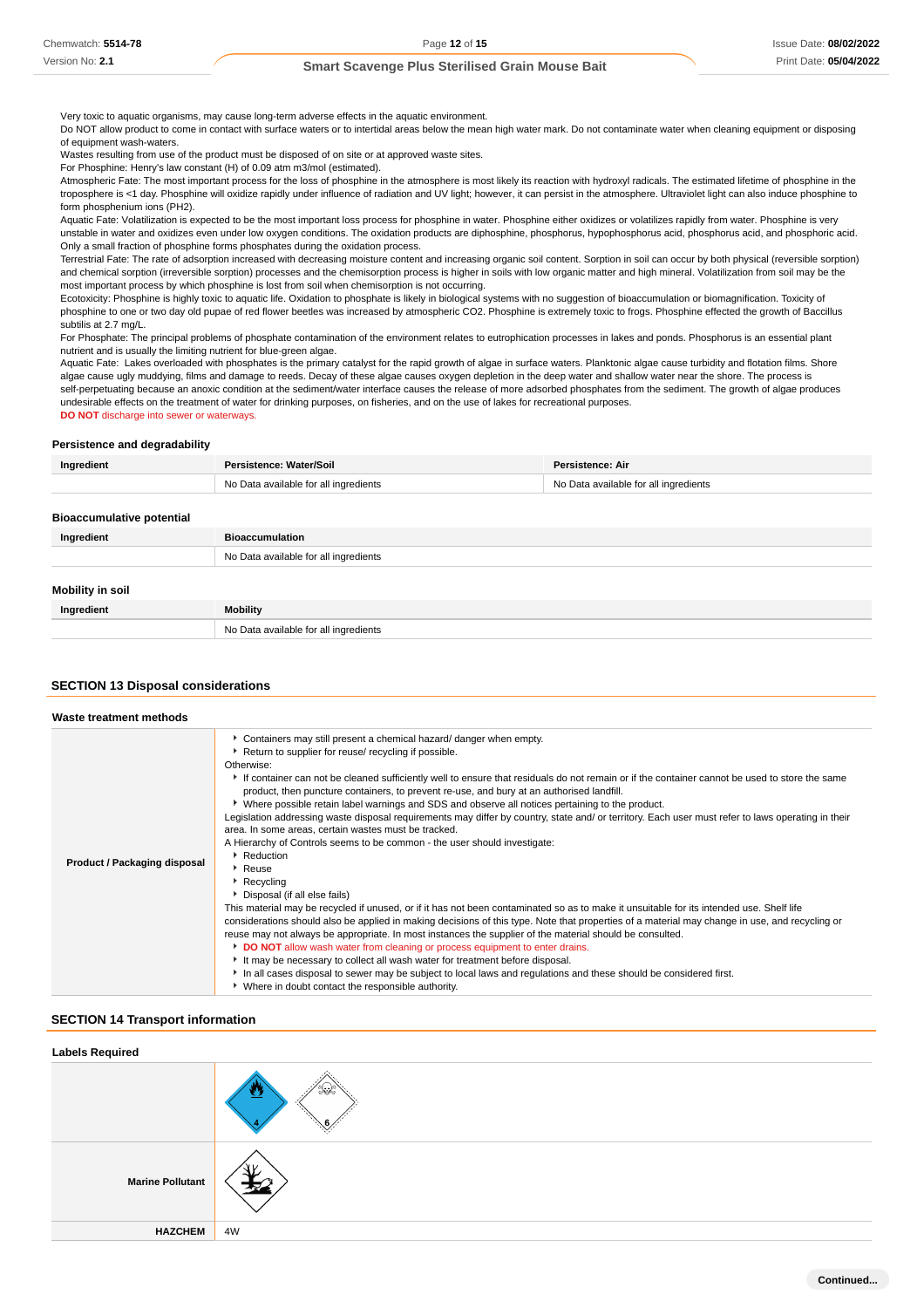### **Land transport (ADG)**

| UN number                    | 3134                                                          |  |  |
|------------------------------|---------------------------------------------------------------|--|--|
| UN proper shipping name      | WATER-REACTIVE SOLID, TOXIC, N.O.S. (contains zinc phosphide) |  |  |
| Transport hazard class(es)   | Class<br>4.3<br>Subrisk<br>6.1                                |  |  |
| Packing group                | Ш                                                             |  |  |
| <b>Environmental hazard</b>  | Environmentally hazardous                                     |  |  |
| Special precautions for user | Special provisions<br>223 274<br>Limited quantity<br>1 kg     |  |  |

### **Air transport (ICAO-IATA / DGR)**

| Chemwatch: 5514-78                                                                                                                                             |                                                                   | Page 13 of 15                                                                                    |         | Issue Date: 08/02/202 |
|----------------------------------------------------------------------------------------------------------------------------------------------------------------|-------------------------------------------------------------------|--------------------------------------------------------------------------------------------------|---------|-----------------------|
| Version No: 2.1                                                                                                                                                | <b>Smart Scavenge Plus Sterilised Grain Mouse Bait</b>            |                                                                                                  |         | Print Date: 05/04/202 |
|                                                                                                                                                                |                                                                   |                                                                                                  |         |                       |
| Land transport (ADG)                                                                                                                                           |                                                                   |                                                                                                  |         |                       |
| UN number                                                                                                                                                      | 3134                                                              |                                                                                                  |         |                       |
| UN proper shipping name                                                                                                                                        |                                                                   | WATER-REACTIVE SOLID, TOXIC, N.O.S. (contains zinc phosphide)                                    |         |                       |
| Transport hazard class(es)                                                                                                                                     | Class<br>4.3                                                      |                                                                                                  |         |                       |
|                                                                                                                                                                | Subrisk<br>6.1                                                    |                                                                                                  |         |                       |
| Packing group                                                                                                                                                  | Ш                                                                 |                                                                                                  |         |                       |
| <b>Environmental hazard</b>                                                                                                                                    | Environmentally hazardous                                         |                                                                                                  |         |                       |
| Special precautions for user                                                                                                                                   | Special provisions                                                | 223 274                                                                                          |         |                       |
|                                                                                                                                                                | Limited quantity                                                  | 1 kg                                                                                             |         |                       |
|                                                                                                                                                                |                                                                   |                                                                                                  |         |                       |
| Air transport (ICAO-IATA / DGR)                                                                                                                                |                                                                   |                                                                                                  |         |                       |
| UN number                                                                                                                                                      | 3134                                                              |                                                                                                  |         |                       |
| UN proper shipping name                                                                                                                                        |                                                                   | Water-reactive solid, toxic, n.o.s. * (contains zinc phosphide)                                  |         |                       |
|                                                                                                                                                                | <b>ICAO/IATA Class</b>                                            | 4.3                                                                                              |         |                       |
| Transport hazard class(es)                                                                                                                                     | ICAO / IATA Subrisk                                               | 6.1                                                                                              |         |                       |
|                                                                                                                                                                | <b>ERG Code</b>                                                   | 4PW                                                                                              |         |                       |
| Packing group                                                                                                                                                  | Ш                                                                 |                                                                                                  |         |                       |
| <b>Environmental hazard</b>                                                                                                                                    | Environmentally hazardous                                         |                                                                                                  |         |                       |
|                                                                                                                                                                | Special provisions                                                |                                                                                                  | A3 A803 |                       |
|                                                                                                                                                                | Cargo Only Packing Instructions                                   |                                                                                                  | 491     |                       |
|                                                                                                                                                                | Cargo Only Maximum Qty / Pack<br>100 kg                           |                                                                                                  |         |                       |
| Special precautions for user                                                                                                                                   | Passenger and Cargo Packing Instructions<br>486                   |                                                                                                  |         |                       |
|                                                                                                                                                                | Passenger and Cargo Maximum Qty / Pack<br>25 kg                   |                                                                                                  |         |                       |
|                                                                                                                                                                | Y477<br>Passenger and Cargo Limited Quantity Packing Instructions |                                                                                                  |         |                       |
|                                                                                                                                                                |                                                                   | Passenger and Cargo Limited Maximum Qty / Pack                                                   | 10 kg   |                       |
|                                                                                                                                                                |                                                                   |                                                                                                  |         |                       |
| Sea transport (IMDG-Code / GGVSee)                                                                                                                             |                                                                   |                                                                                                  |         |                       |
| <b>UN number</b>                                                                                                                                               | 3134                                                              |                                                                                                  |         |                       |
| UN proper shipping name                                                                                                                                        |                                                                   | WATER-REACTIVE SOLID, TOXIC, N.O.S. (contains zinc phosphide)                                    |         |                       |
| Transport hazard class(es)                                                                                                                                     | <b>IMDG Class</b><br>4.3                                          |                                                                                                  |         |                       |
|                                                                                                                                                                | <b>IMDG Subrisk</b><br>6.1                                        |                                                                                                  |         |                       |
| Packing group                                                                                                                                                  | Ш                                                                 |                                                                                                  |         |                       |
| <b>Environmental hazard</b>                                                                                                                                    | Marine Pollutant                                                  |                                                                                                  |         |                       |
|                                                                                                                                                                | <b>EMS Number</b>                                                 | F-G, S-N                                                                                         |         |                       |
| Special precautions for user                                                                                                                                   | 223 274<br>Special provisions                                     |                                                                                                  |         |                       |
|                                                                                                                                                                | <b>Limited Quantities</b>                                         | 1 kg                                                                                             |         |                       |
| Transport in bulk according to Annex II of MARPOL and the IBC code<br>Not Applicable<br>Transport in bulk in accordance with MARPOL Annex V and the IMSBC Code |                                                                   |                                                                                                  |         |                       |
| <b>Product name</b>                                                                                                                                            | Group                                                             |                                                                                                  |         |                       |
| zinc phosphide                                                                                                                                                 | Not Available                                                     |                                                                                                  |         |                       |
| canola oil                                                                                                                                                     | Not Available                                                     |                                                                                                  |         |                       |
| Transport in bulk in accordance with the ICG Code                                                                                                              |                                                                   |                                                                                                  |         |                       |
| <b>Product name</b>                                                                                                                                            | <b>Ship Type</b>                                                  |                                                                                                  |         |                       |
| zinc phosphide                                                                                                                                                 | Not Available                                                     |                                                                                                  |         |                       |
| canola oil                                                                                                                                                     | Not Available                                                     |                                                                                                  |         |                       |
|                                                                                                                                                                |                                                                   |                                                                                                  |         |                       |
| <b>SECTION 15 Regulatory information</b>                                                                                                                       |                                                                   |                                                                                                  |         |                       |
|                                                                                                                                                                |                                                                   | Safety, health and environmental regulations / legislation specific for the substance or mixture |         |                       |
| zinc phosphide is found on the following regulatory lists                                                                                                      |                                                                   |                                                                                                  |         |                       |

# **Sea transport (IMDG-Code / GGVSee)**

| <b>UN number</b>             | 3134                                                                                                  |  |  |
|------------------------------|-------------------------------------------------------------------------------------------------------|--|--|
| UN proper shipping name      | WATER-REACTIVE SOLID, TOXIC, N.O.S. (contains zinc phosphide)                                         |  |  |
| Transport hazard class(es)   | <b>IMDG Class</b><br>4.3<br><b>IMDG Subrisk</b><br>6.1                                                |  |  |
| Packing group                | Ш                                                                                                     |  |  |
| <b>Environmental hazard</b>  | <b>Marine Pollutant</b>                                                                               |  |  |
| Special precautions for user | $F-G, S-N$<br><b>EMS Number</b><br>Special provisions<br>223 274<br><b>Limited Quantities</b><br>1 kg |  |  |

### **Transport in bulk according to Annex II of MARPOL and the IBC code** Not Applicable

# **Transport in bulk in accordance with MARPOL Annex V and the IMSBC Code**

| <b>Product name</b> | Group         |
|---------------------|---------------|
| zinc phosphide      | Not Available |
| canola oil          | Not Available |

# **Transport in bulk in accordance with the ICG Code**

| <b>Product name</b>                                      | <b>Ship Type</b> |
|----------------------------------------------------------|------------------|
| zinc phosphide<br>the control of the control of the con- | Not Available    |
| canola oil                                               | Not Available    |

# **SECTION 15 Regulatory information**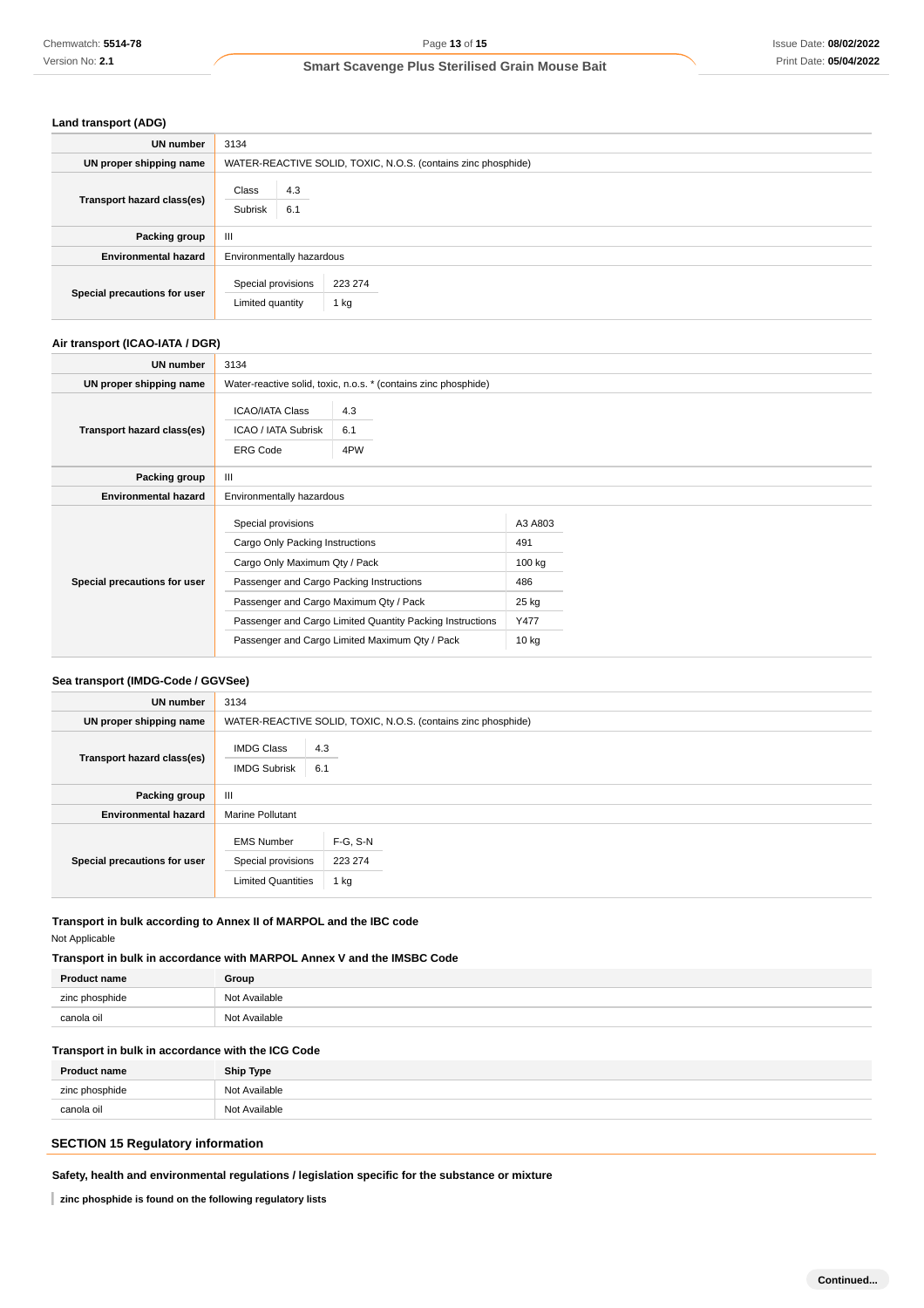Australia Chemicals with non-industrial uses removed from the Australian Inventory of Chemical Substances (old Inventory) Australia Hazardous Chemical Information System (HCIS) - Hazardous Chemicals

Australia Standard for the Uniform Scheduling of Medicines and Poisons (SUSMP) - Schedule 4

Australia Standard for the Uniform Scheduling of Medicines and Poisons (SUSMP) - Schedule 7

**canola oil is found on the following regulatory lists** Not Applicable

#### **National Inventory Status**

| <b>National Inventory</b>                          | <b>Status</b>                                                                                                                                                                                     |
|----------------------------------------------------|---------------------------------------------------------------------------------------------------------------------------------------------------------------------------------------------------|
| Australia - AIIC / Australia<br>Non-Industrial Use | No (canola oil)                                                                                                                                                                                   |
| Canada - DSL                                       | No (zinc phosphide)                                                                                                                                                                               |
| Canada - NDSL                                      | Yes                                                                                                                                                                                               |
| China - IECSC                                      | Yes                                                                                                                                                                                               |
| Europe - EINEC / ELINCS / NLP                      | No (canola oil)                                                                                                                                                                                   |
| Japan - ENCS                                       | No (canola oil)                                                                                                                                                                                   |
| Korea - KECI                                       | Yes                                                                                                                                                                                               |
| New Zealand - NZIoC                                | Yes                                                                                                                                                                                               |
| Philippines - PICCS                                | No (canola oil)                                                                                                                                                                                   |
| USA - TSCA                                         | Yes                                                                                                                                                                                               |
| Taiwan - TCSI                                      | Yes                                                                                                                                                                                               |
| Mexico - INSQ                                      | No (canola oil)                                                                                                                                                                                   |
| Vietnam - NCI                                      | Yes                                                                                                                                                                                               |
| Russia - FBEPH                                     | No (canola oil)                                                                                                                                                                                   |
| Legend:                                            | Yes = All CAS declared ingredients are on the inventory<br>No = One or more of the CAS listed ingredients are not on the inventory. These ingredients may be exempt or will require registration. |

# **SECTION 16 Other information**

| D <sub>o</sub><br>∩ofe | $\Omega'$<br>$\sim$<br>. |
|------------------------|--------------------------|
| 1914                   | $\bigcap$ $\bigcap$      |

#### **Other information**

Classification of the preparation and its individual components has drawn on official and authoritative sources as well as independent review by the Chemwatch Classification committee using available literature references.

The SDS is a Hazard Communication tool and should be used to assist in the Risk Assessment. Many factors determine whether the reported Hazards are Risks in the workplace or other settings. Risks may be determined by reference to Exposures Scenarios. Scale of use, frequency of use and current or available engineering controls must be considered.

#### **Definitions and abbreviations**

PC-TWA: Permissible Concentration-Time Weighted Average PC-STEL: Permissible Concentration-Short Term Exposure Limit IARC: International Agency for Research on Cancer ACGIH: American Conference of Governmental Industrial Hygienists STEL: Short Term Exposure Limit TEEL: Temporary Emergency Exposure Limit。 IDLH: Immediately Dangerous to Life or Health Concentrations ES: Exposure Standard OSF: Odour Safety Factor NOAEL :No Observed Adverse Effect Level LOAEL: Lowest Observed Adverse Effect Level TLV: Threshold Limit Value LOD: Limit Of Detection OTV: Odour Threshold Value BCF: BioConcentration Factors BEI: Biological Exposure Index AIIC: Australian Inventory of Industrial Chemicals DSL: Domestic Substances List NDSL: Non-Domestic Substances List IECSC: Inventory of Existing Chemical Substance in China EINECS: European INventory of Existing Commercial chemical Substances ELINCS: European List of Notified Chemical Substances NLP: No-Longer Polymers ENCS: Existing and New Chemical Substances Inventory KECI: Korea Existing Chemicals Inventory NZIoC: New Zealand Inventory of Chemicals PICCS: Philippine Inventory of Chemicals and Chemical Substances TSCA: Toxic Substances Control Act TCSI: Taiwan Chemical Substance Inventory INSQ: Inventario Nacional de Sustancias Químicas NCI: National Chemical Inventory FBEPH: Russian Register of Potentially Hazardous Chemical and Biological Substances

This document is copyright.

Apart from any fair dealing for the purposes of private study, research, review or criticism, as permitted under the Copyright Act, no part may be reproduced by any process without